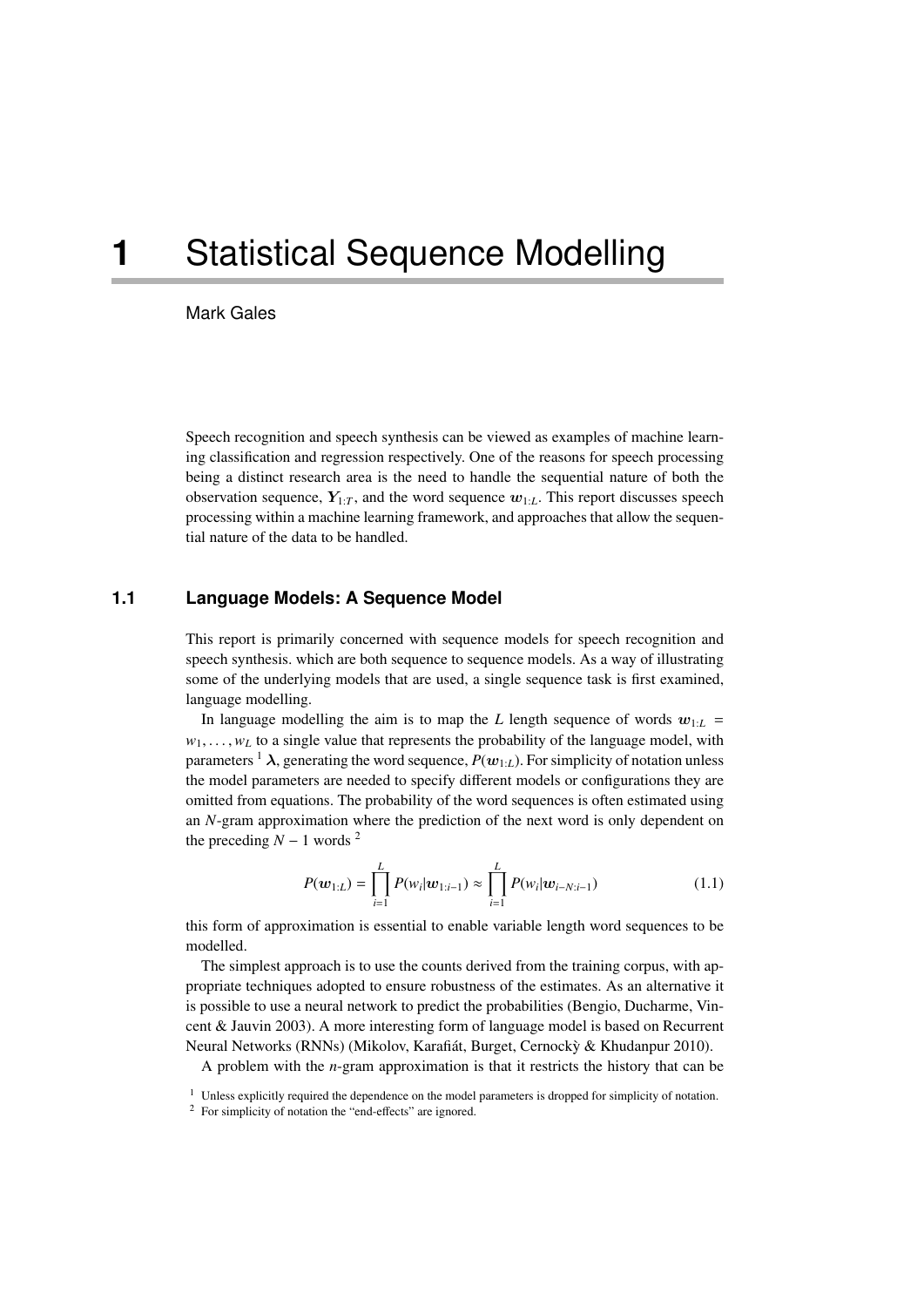

**Figure 1.1** *Recurrent Neural Network Language Model*

used in predicting the word. To address this problem *recurrent neural network* language models (Mikolov et al. 2010) have been proposed. A simple illustration of this form of model is shown in Figure 1.1. The left-hand diagram illustrates the topology being used, including "time-delays" for the generation of the history vector. The right-hand diagram illustrates the "graphical model" for this form of model. The observed word sequence  $w_{1:L}$  is illustrated as shaded discrete variables, to illustrate that they are discrete and observed. Continuous variables will be shown as circles, and unshaded if they are not observed. The hidden variables,  $h_i$  are shaded blue to indicate that they are a *deterministic* function of the variables connected to that node <sup>3</sup>

For this form of model, rather than using a fixed history, a *history vector* h*<sup>i</sup>* is introduced into the model. This is meant to encode all the relevant information from the complete word sequence up to word *i*. Thus

$$
\boldsymbol{h}_i = \boldsymbol{\phi}(\boldsymbol{w}_{1:i}) \tag{1.2}
$$

 $h_i$  is a fixed length vector generated from the *i* − 1 length word sequence  $w_{1:i-1}$ . This is similar to the concept of the feature space for sequence kernels discussed in more detail in section 1.5. Now

$$
P(\boldsymbol{w}_{1:L}) = \prod_{i=1}^{L} P(w_i | \boldsymbol{w}_{1:i-1}) \approx \prod_{i=1}^{L} P(w_i | w_{i-1}, \boldsymbol{h}_{i-2}) \approx \prod_{i=1}^{L} P(w_i | \boldsymbol{h}_{i-1})
$$
(1.3)

For this model rather than using a standard sequence kernel feature-space, in the RNNLM this fixed length has the following form is used

$$
h_i = f(x_i, h_{i-1}) = \mathbf{f}^{\mathrm{h}} \left( \mathbf{W}_{\mathrm{h}}^{\mathrm{f}} x_i + \mathbf{W}_{\mathrm{h}}^{\mathrm{r}} h_{i-1} + b_{\mathrm{h}} \right) \tag{1.4}
$$

 $f<sup>h</sup>(.)$  is the activation function of the hidden layer. There are more complicated forms possible for  $f(x_i, h_{i-1})$ , for example long-short term memory (LSTM) models (Hochreiter<br><sup>8</sup>x Sebmidluker 1007), and acted requirent unit (GBU) models (Chung, Gulesbre, Che & Schmidhuber 1997), and gated recurrent unit (GRU) models (Chung, Gulcehre, Cho

<sup>&</sup>lt;sup>3</sup> For graphical modes this relationship should be probabilistic. Though deterministic the nodes are shown as they form an integral part of this form of model, and related models.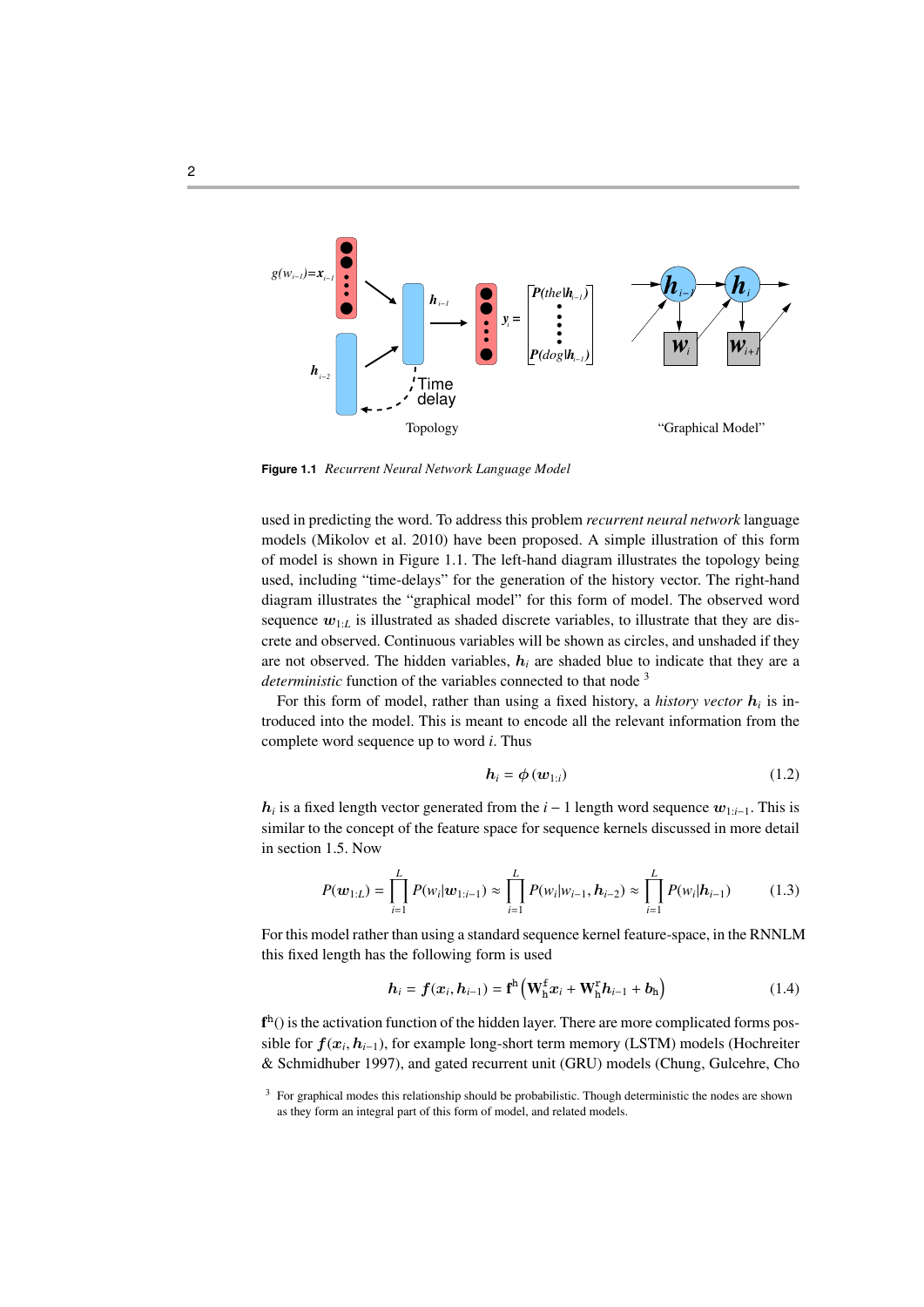& Bengio 2014). Additionally it is possible to stack models and add "highway" connections (Irie, Tüske, Alkhouli, Schlüter & Ney 2016). For all these models, the language model probabilities are then obtained from the output layer using

$$
P(w_i|\boldsymbol{w}_{1:i-1}) \approx y_{f(w_i)}
$$
\n(1.5)

$$
y_i = \mathbf{f}^f \left( \mathbf{W}_y \mathbf{h}_{i-1} + \mathbf{b}_y \right) \tag{1.6}
$$

where

- $f(w_i)$  is element in the *1-of-K* encoding of word  $w_i$ ;
- $y_i$  is the probability mass function of the  $1$ -of-K encoding of the word at position *i* in the sequence;
- $x_i = g(w_i)$  is a *1-of-K* encoding of the word at position *i*,  $w_i$ , in the sequence.

The training of these forms of model, as well as the issues, and possible solutions, to including these forms of model in to a speech recognition system, is discussed in more detail in (Liu, Chen, Wang, Gales & Woodland 2016, Chen, Liu, Wang, Gales & Woodland 2016).

## **1.2 Speech Processing from a Machine Learning Perspective**

Speech recognition and speech synthesis can be posed as examples of classification and regression. Speech recognition is a classification task mapping the digitised,  $\tau$  length, waveform  $y_{1}^{\text{wav}}$  into a word-sequence, w. In practice this is often done as a two stage process<sup>4</sup>, first performing feature extraction on the waveform, to form a  $T$  length observation sequence,  $Y_{1:T} = \{y_1, \ldots, y_T\}$ , and then performing classification:

$$
y_{1:\tau}^{\text{wav}} \to Y_{1:\tau} \to w \tag{1.7}
$$

Note the length of the word-sequence is unknown, but will be less than the length of the observation sequence. Classification is usually an application of Bayes' decision rule. For Bayes' decision rule the classification criterion can be expressed as

$$
\hat{\mathbf{w}} = \arg \max_{\mathbf{w}} \{ P(\mathbf{w}|\mathbf{Y}_{1:T}) \} \tag{1.8}
$$

assuming that there is a deterministic mapping from the waveform to the feature vectors. This criteria yields the most likely words sequence, sentence. It is possible to use other decoding approaches such as minimum Bayes' risk decoding that yield word sequences that minimise the word error rate. These have the form

$$
\hat{\boldsymbol{w}} = \arg\min_{\boldsymbol{w}} \left\{ \sum_{\tilde{\boldsymbol{w}}} P(\tilde{\boldsymbol{w}}|\boldsymbol{Y}_{1:T}) \mathcal{L}(\tilde{\boldsymbol{w}}, \boldsymbol{w}) \right\} \tag{1.9}
$$

where  $\tilde{w}, w$ ) is the "loss", measured at for example the word level, between the "hypothesis"  $\tilde{w}$  and the "reference" w.

<sup>&</sup>lt;sup>4</sup> There has been increasing interest in integrating the feature extracting stage into the neural network.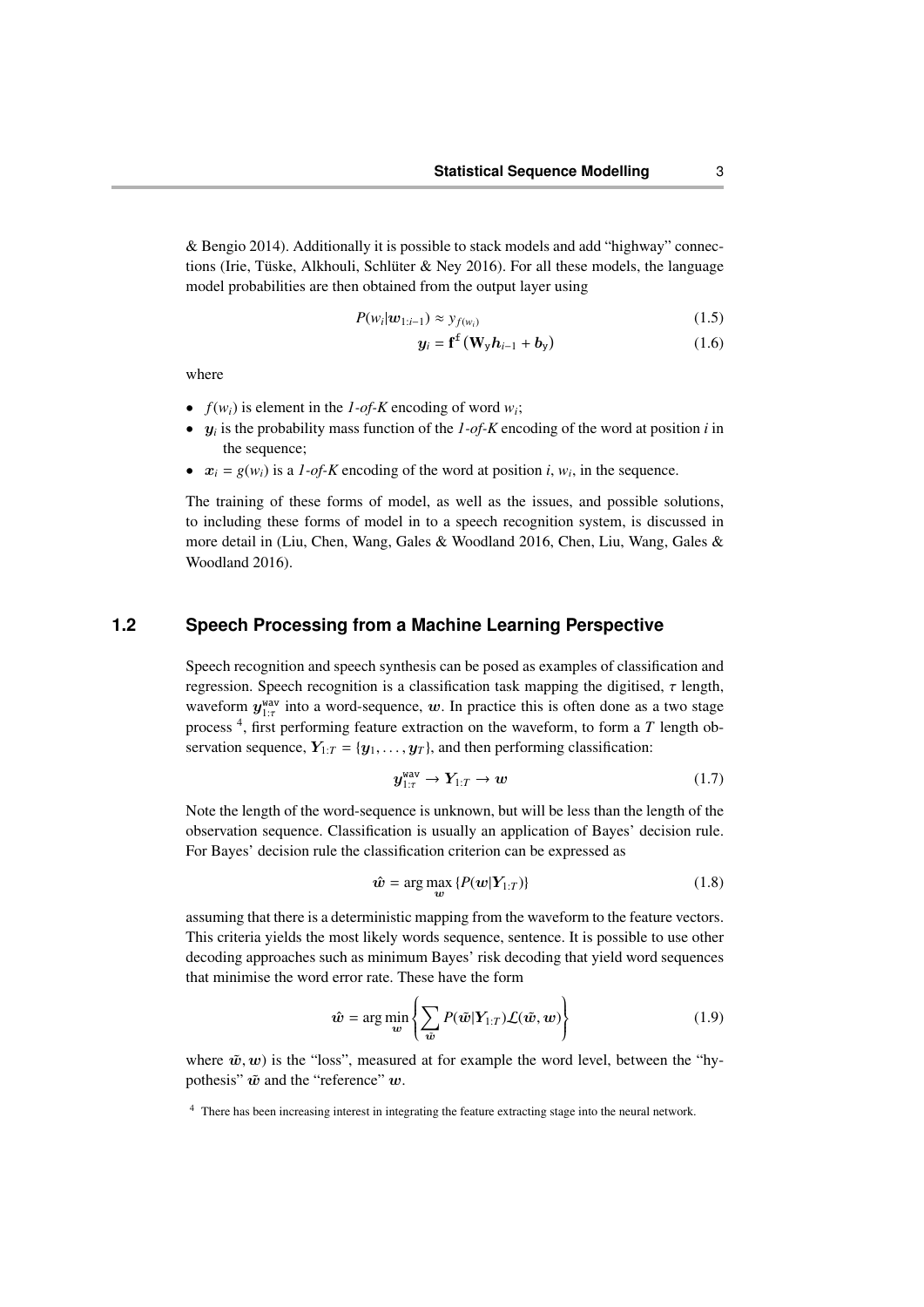Conversely speech synthesis can be viewed as a regression task to obtain the waveform,  $y^{\text{wav}}$ , from a known word sequence  $w_{1:L}$ . Again this is commonly expressed as a two stage process <sup>5</sup> , of first generating a *trajectory* of features, Y , that are then mapped to the waveform:

$$
w_{1:L} \to Y \to y^{\text{wav}} \tag{1.10}
$$

where  $Y$  are the set of feature vectors generated at a fixed rate that determine the nature of the speech signal. This process is often simplified to the generation of a set of feature vectors and then the generation of the waveform given these features. Thus synthesis is often written as

$$
\hat{\boldsymbol{y}}^{\text{wav}} = \arg \max_{\boldsymbol{y}^{\text{wav}}} \left\{ p(\boldsymbol{y}^{\text{wav}} | \hat{\boldsymbol{Y}}) \right\} \tag{1.11}
$$

where the feature sequence (vocoded data) is extracted using

$$
\hat{\boldsymbol{Y}} = \arg \max_{\boldsymbol{Y}} \{ p(\boldsymbol{Y}|\boldsymbol{w}_{1:L}) \} \tag{1.12}
$$

Again the length of the feature vector trajectory will not be same as the length of the word sequence, though the length of the waveform is usually deterministic given the length of the feature vector trajectory.

It is clear that at the heart of both recognition and synthesis is the ability to handle distributions over observation and word sequences that are not of the same length. This *sequence-to-sequence* problem is more challenging than the language modelling example given in the previous section. Central to this process will be the concept of conditional independence assumptions, as used in the language model in the previous section.

# **1.3 Graphical Models and Conditional Independence**

The previous section has discussed the use of sequence models as being at the center of both speech recognition and synthesis. It is interesting to look at possible forms of conditional independence assumptions that will be the underlying assumptions for the sequence-to-sequence models described later in this report <sup>6</sup>.

Graphical models (Lauritzen 1996) are a method to describe the conditional independence assumptions in a system. This is a rich research area in its own right, extending far beyond the scope of this book. This section briefly describes some of the most commonly used forms of graphical model in speech processing.

One of the most commonly used models in speech processing and a range of other sequence modelling applications is the *Hidden Markov Model* (HMM) (Gales & Young

<sup>5</sup> As with speech recognition there is increasing interest in "waveform" synthesis.

<sup>&</sup>lt;sup>6</sup> A trivial generalisation is to consider fix spans of the observation, for example  $y_{t-1}$ ,  $y_t$ ,  $y_{t+1}$  as the observation at time t. This is commonly used in spaceh processing, but does not alter the effective observation at time *t*. This is commonly used in speech processing, but does not alter the underlying modelling process. Note this section uses an equality, as the probabilities are being obtained under the modelling assumptions, rather than expressing approximations to the probabilities.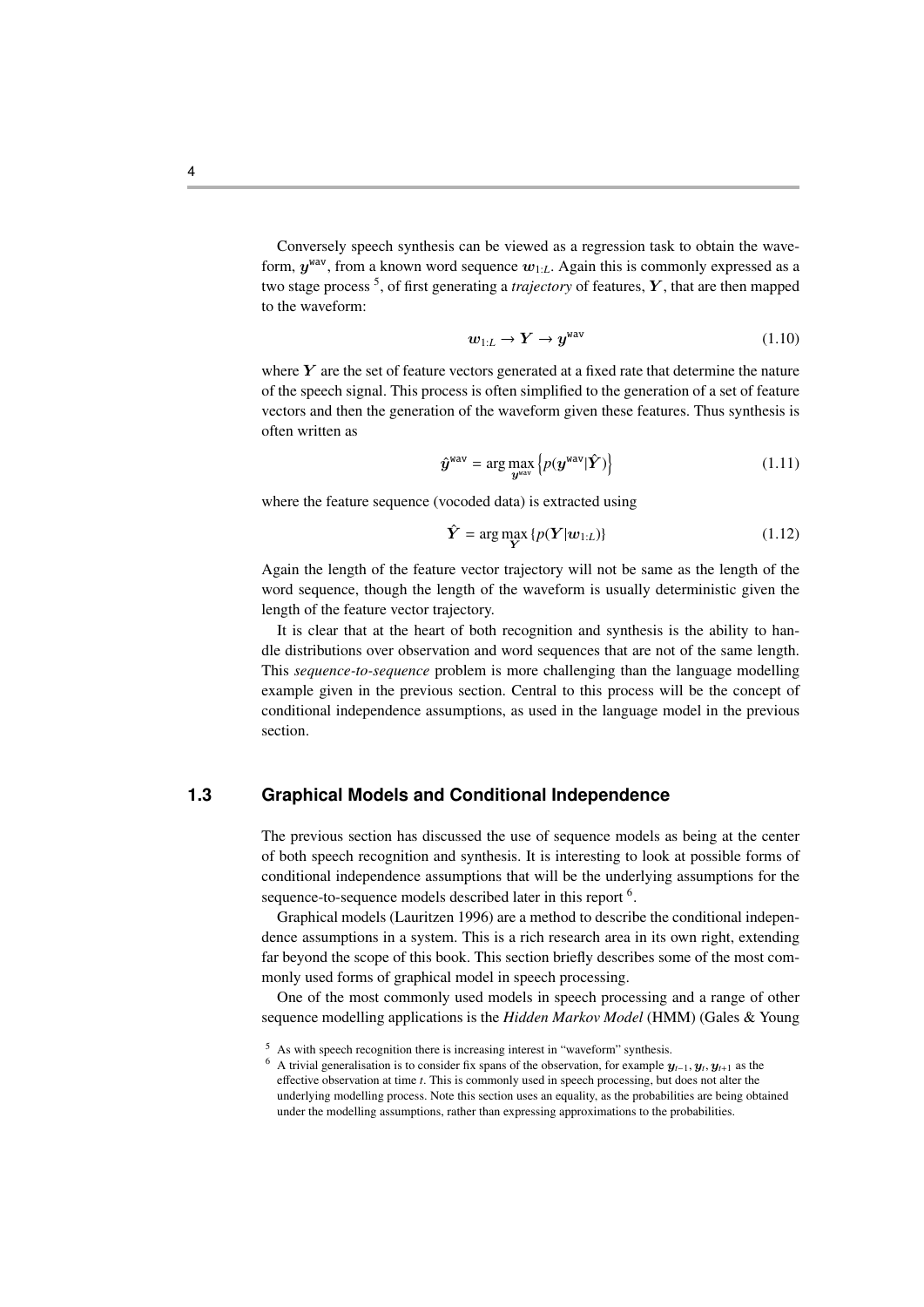

**Figure 1.2** *Graphical Model for a Hidden Markov Model: A Dynamic Bayesian Network*

2007). The graphical mode for which is shown in the left in Figure 1.2. This encodes the following conditional independence assumptions

1. *states*: state transition distributions are conditional independent given the previous state. Thus

$$
P(\boldsymbol{\theta}_{1:T}) = \prod_{t=1}^{T} P(\theta_t | \theta_{t-1})
$$
\n(1.13)

2. *observations*: state output distributions are conditionally independent given the state. Thus

$$
p(\boldsymbol{Y}_{1:T}|\boldsymbol{\theta}_{1:T}) = \prod_{t=1}^{T} p(\boldsymbol{y}_t|\boldsymbol{\theta}_t)
$$
\n(1.14)

For the combination of the HMM and GMM, shown on the right of Figure 1.2 the state output distribution at time *t* is also a function of the unobserved, discrete component,  $\omega_t$ . Thus

$$
p(\boldsymbol{Y}_{1:T}|\boldsymbol{\theta}_{1:T},\boldsymbol{\omega}_{1:T}) = \prod_{t=1}^{T} p(\boldsymbol{y}_t|\boldsymbol{\theta}_t,\boldsymbol{\omega}_t)
$$
(1.15)

The state output probability is obtained by marginalising out over the components

$$
p(\boldsymbol{Y}_{1:T}|\boldsymbol{\theta}_{1:T}) = \prod_{t=1}^{T} \sum_{\omega \in \{\boldsymbol{\Omega}\}_T} P(\omega|\boldsymbol{\theta}_t) p(\boldsymbol{y}_t|\boldsymbol{\theta}_t, \omega)
$$
(1.16)

The overall likelihood of the model generating the observation sequence can then be expressed as

$$
p(\boldsymbol{Y}_{1:T}) = \sum_{\boldsymbol{\theta}_{1:T} \in \{\boldsymbol{\Theta}\}_T} \prod_{t=1}^T p(\boldsymbol{y}_t|\boldsymbol{\theta}_t) P(\boldsymbol{\theta}_t|\boldsymbol{\theta}_{t-1})
$$

where  ${\{\Theta\}_T$  is the set of all possible *T*-length state sequences <sup>7</sup>.

 $<sup>7</sup>$  At this stage there is no connection with the word sequence. To add the likelihood that the word-sequence</sup> generated the observation sequence the set of all possible state sequence is restricted to those associated with a particular word sequence.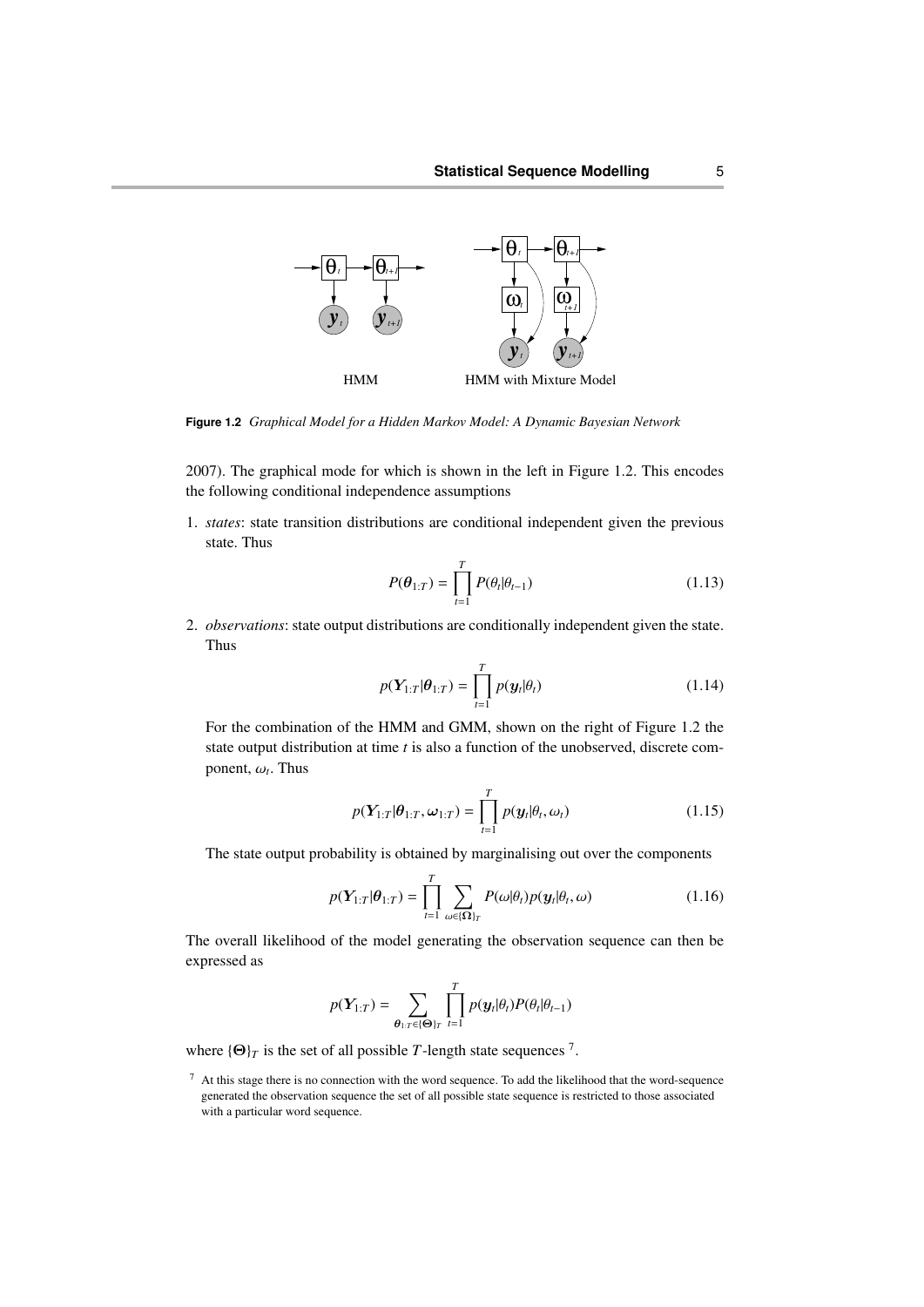

**Figure 1.3** *Dynamic Bayesian Networks for Switching Linear Dynamical Model (left), Factorial HMM (center) and Auto-Regressive HMM (right)*

Other forms of graphical models have also been applied in the speech processing area. For example additional, continuous, latent variables can be added (Roweiss & Ghahramani 1999, Rosti & Gales 2001) yielding *Switching Linear Dynamical Models* (SLDMs), or additional discrete latent variables for *Factorial HMMs*. Finally the state distribution can be made a function of the previous observation, a *Auto-Regressive HMM* (ARHMM). All of these modified graphical models are shown in Figure 1.3. Based on the form of graphical model, which defines the conditional independence assumptions, the probability of the observation sequence can be derived. For example in the case of the factorial HMMs

$$
p(\mathbf{Y}_{1:T}) = \sum_{\theta_{1:T}^{(1)} \in (\Theta)_{T}^{(1)}} \sum_{\theta_{1:T}^{(2)} \in (\Theta)_{T}^{(2)}} \prod_{t=1}^{T} p(\mathbf{y}_{t} | \theta_{t}^{(1)}, \theta_{t}^{(2)}) P(\theta_{t}^{(1)} | \theta_{t-1}^{(1)}) P(\theta_{t}^{(2)} | \theta_{t-1}^{(2)}) \qquad (1.17)
$$

**Figure 1.4** *Trajectory HMM: An Undirected Graphical Model*

The examples of graphical models given above are all *Bayesian Networks*, Directed Acyclic Graphs (DAGs). Other forms of graphical model are also possible. One form that has been used for both speech recognition and synthesis is the *undirected* graphical model. These can be used to represent *product of experts* (Zen, Gales, Nankaku & Tokuda 2012). One example of this is the trajectory HMM (Zen, Tokuda & Kitamura 2007), which is used in speech synthesis. The graphical model for this is shown in Figure 1.4. This may be viewed as a *globally normalised* model, rather than the form of local normalisation (to yield a probability) that is used for BNs. The likelihood for the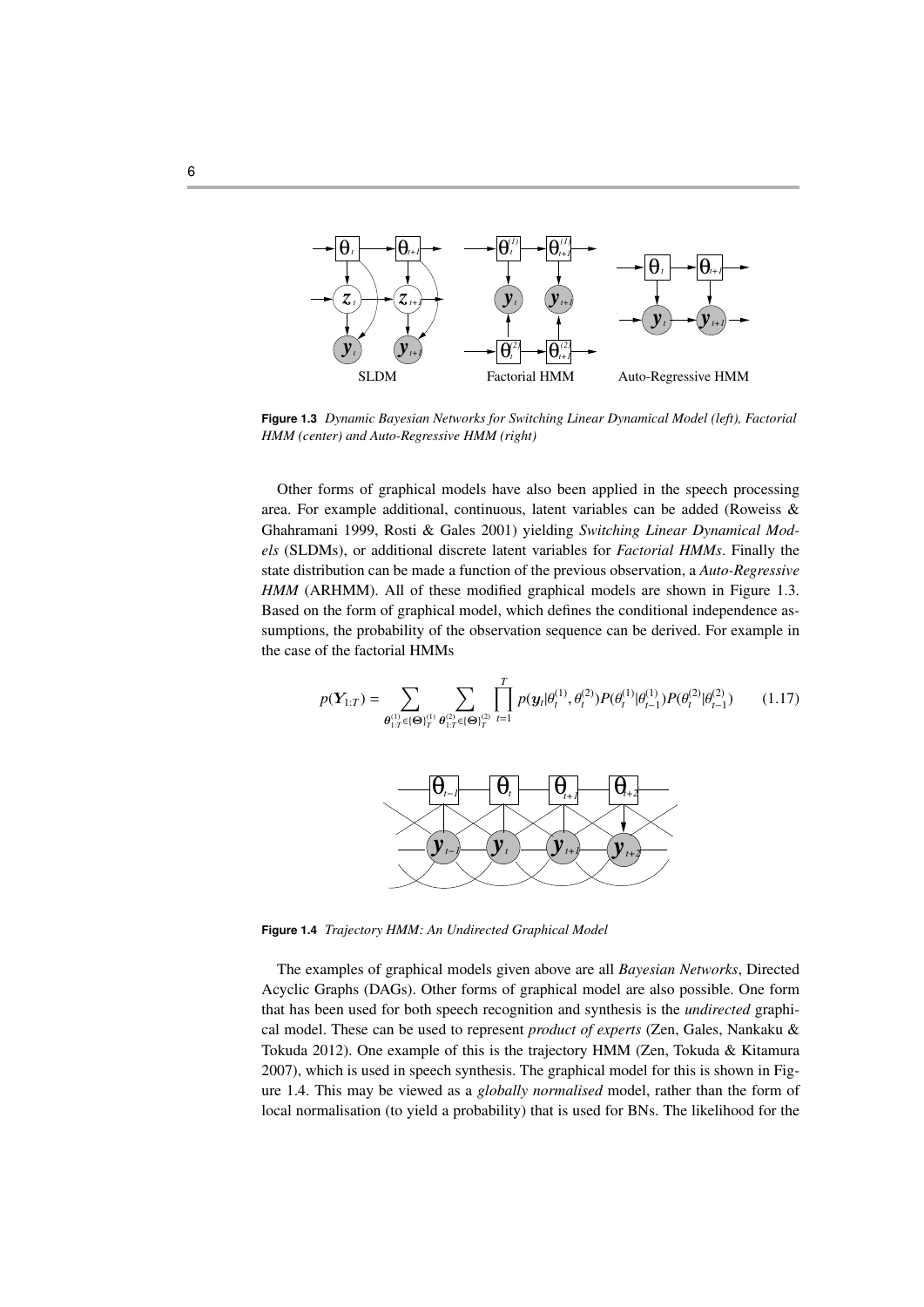model in Figure 1.4 can be written as

$$
p(\mathbf{Y}_{1:T}) = \frac{1}{Z} \sum_{\theta_{1:T} \in \{\mathbf{\Theta}\}_T} \prod_{t=1}^T p\left(\mathbf{f}(\mathbf{Y}_{t-2:t+2}, \theta_{t-1:t+1})\right) \tag{1.18}
$$

where <sup>f</sup>(Y*t*−2:*t*+2, <sup>θ</sup>*t*−1:*t*+1) is a feature-vector function of both the observation sequence and the state sequence.

As discussed in section 1.1, in addition to the descriptions of the standard graphical models, an additional deterministic node will be added in this work, see Figure 1.1. Though this can be subsumed within connecting nodes they will be kept distinct in this report since it allows the dependencies of the neural network nodes to be explicitly described.



**Figure 1.5** *Three variants of recurrent neural networks*

Figure 1.5 shows three variants of RNN. Note that both GRUs and LSTMs have the same form in terms of dependencies. The deterministic nodes are shown in blue. For the RNN model shown above

$$
p(Y_{1:T}) = \prod_{t=1}^{T} p(y_t | h_t)
$$
 (1.19)

$$
h_t = f(h_{t-1}, y_{t-1})
$$
\n(1.20)

As described for the RNNLM, the history vector can model a representation of the complete history of observation vectors. Two modifications to the baseline RNN are also shown. The first version is the bi-directional RNN (Schuster & Paliwal 1997) where the following approximation is used

$$
p(\mathbf{y}_t|\mathbf{Y}_{1:t-1}, \mathbf{Y}_{t+1:T}) = p(\mathbf{y}_t|\mathbf{h}_t, \tilde{\mathbf{h}}_t)
$$
\n(1.21)

$$
h_t = f(h_{t-1}, y_{t-1}) \tag{1.22}
$$

$$
\tilde{\bm{h}}_t = \bm{f}(\bm{h}_{t+1}, \bm{y}_{t+1}) \tag{1.23}
$$

Care must be taken with this form of model, as the probability of the observation at a particular time instance is a function of both the previous and future observations via the history vectors  $\bm{h}_t$  and  $\bm{\tilde{h}}_t$  respectively. The probability of the sequence can be expressed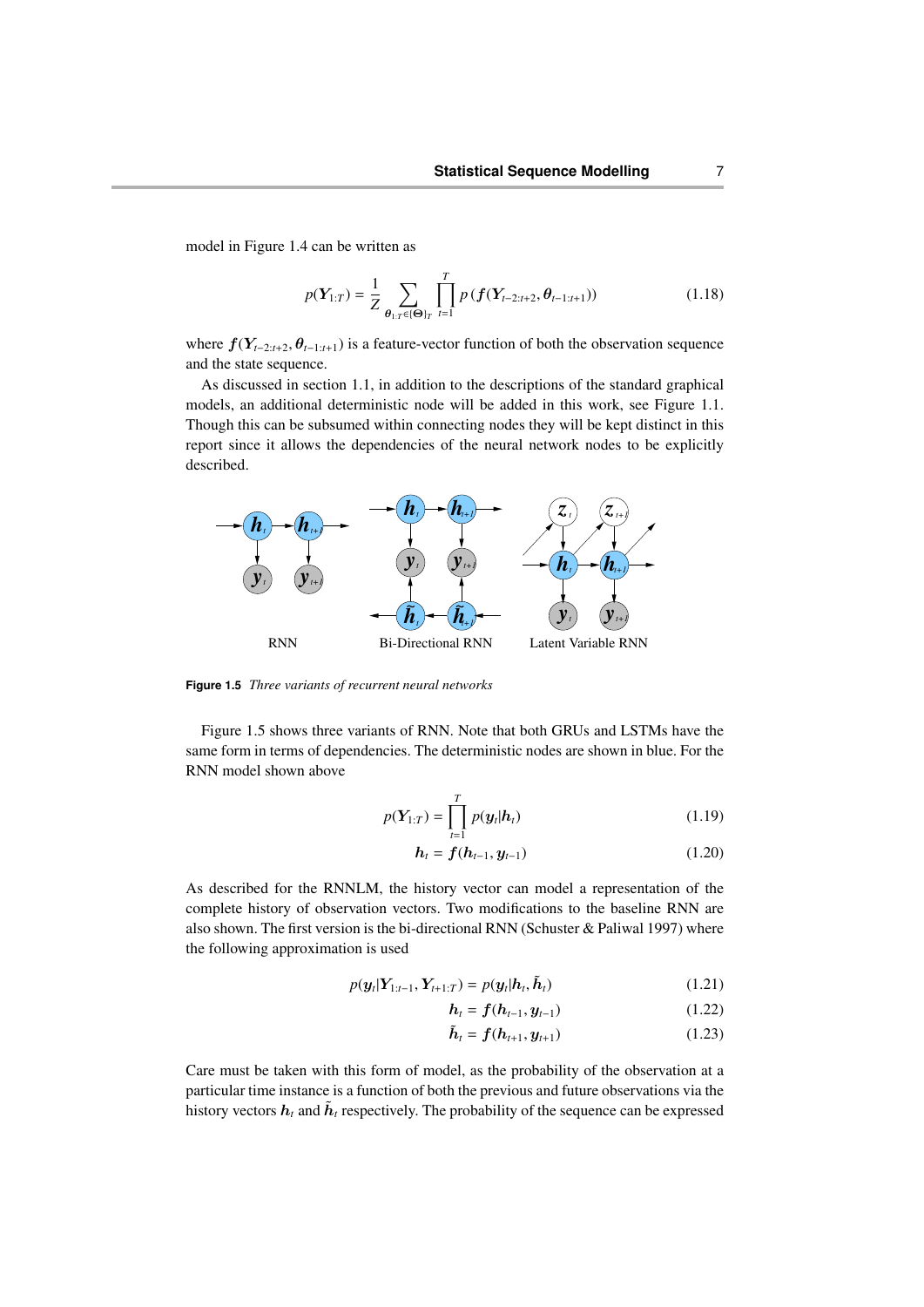as

8

$$
p(\boldsymbol{Y}_{1:T}) = \frac{1}{Z} \prod_{t=1}^{T} p(\boldsymbol{y}_t | \boldsymbol{h}_t, \tilde{\boldsymbol{h}}_t)
$$
(1.24)

where the normalisation term ensures that this is valid PDF. A second modification is to introduce latent variables  $Z_{1:T} = z_1, \ldots, z_T$ . The probability of the observation sequence for this latent variable RNN (Chung, Kastner, Dinh, Goel, Courville & Bengio 2015) can be expressed as

$$
p(Y_{1:T}) = \int \prod_{t=1}^{T} p(y_t | h_t) p(z_t | h_{t-1}) dZ_{1:T}
$$
 (1.25)

$$
h_t = f(h_{t-1}, z_t, y_{t-1})
$$
\n(1.26)

It is interesting to consider the forms of temporal conditional independence that these probabilistic and deterministic relationships between variables can describe. This has important implications for both training and inference.



**Figure 1.6** *Dynamic Bayesian Networks for Switching Linear Dynamical Model (left), Factorial HMM (center) and Auto-Regressive HMM (right)*

Figure 1.6 shows three forms of DBN that will be used to illustrate the temporal modelling. Given the state sequence,  $\theta_{1:T}$ , the probabilities is discussed below.

• Auto-Regressive HMM (AR-HMM): observation dependence extension of the HMM, Figure 1.2. Here

$$
p(\boldsymbol{Y}_{1:T}|\boldsymbol{\theta}_{1:T}) = \prod_{t=1}^{T} p(\boldsymbol{y}_t|\boldsymbol{y}_{t-1}, \boldsymbol{\theta}_t)
$$
(1.27)

The most common form of distribution is a Gaussian. Thus

$$
p(\mathbf{y}_t|\mathbf{y}_{t-1},\boldsymbol{\theta}_t) = \mathcal{N}(\mathbf{y}_t;\mathbf{A}_{\theta_t}^{(\mathbf{y})}\mathbf{y}_{t-1} + \boldsymbol{\mu}_{\theta_t}, \boldsymbol{\Sigma}_{\theta_t})
$$
(1.28)

where  $A_{\theta_i}^{(y)}$  is the linear transform representing the impact of the previous observation on the mean of the current observation.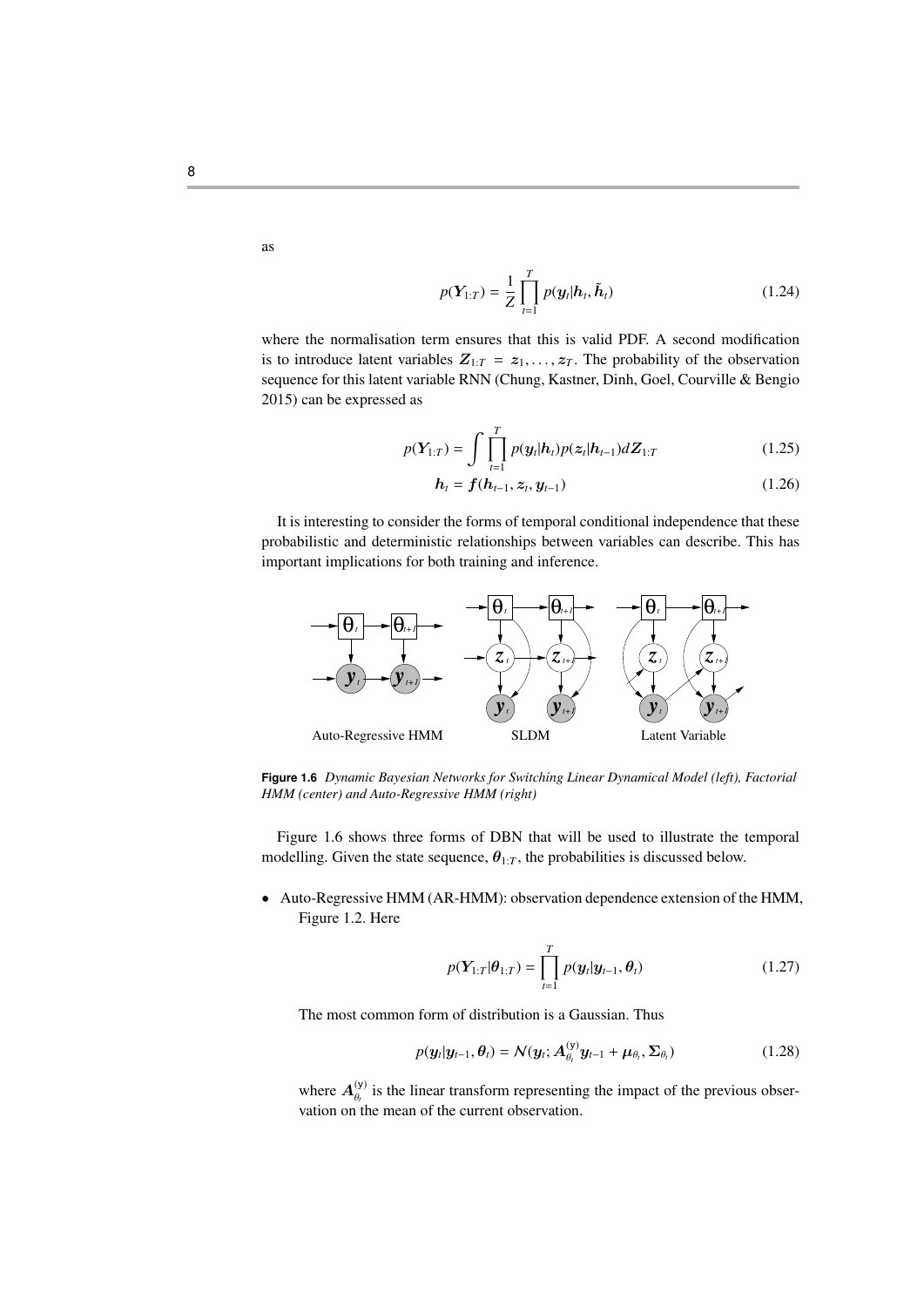• Switching Linear Dynamic Model (SLDM):

$$
p(Y_{1:T}|\theta_{1:T}) = \int p(Y_{1:t}|Z_{1:T}, \theta_{1:T}) p(Z_{1:T}|\theta_{1:T}) dZ_{1:T}
$$
 (1.29)

$$
= \int \left( \prod_{t=1}^{T} p(\boldsymbol{y}_t | \boldsymbol{z}_t, \theta_t) p(\boldsymbol{z}_t | \boldsymbol{z}_{t-1}, \theta_t) \right) d\boldsymbol{Z}_{1:T} \tag{1.30}
$$

The standard form for this expression uses Gaussian distribution and linear relationships between the variables. Thus

$$
p(\mathbf{y}_t|\mathbf{z}_t, \theta_t) = \mathcal{N}(\mathbf{y}_t; \boldsymbol{\mu}_{\theta_t} + \mathbf{C}_{\theta_t} \mathbf{z}_t, \boldsymbol{\Sigma}_{\theta_t})
$$
(1.31)

$$
p(z_t|z_{t-1}, \theta_t) = \mathcal{N}(z_t; A_{\theta_t}^{(z)} z_{t-1} + \mu_{\theta_t}^{(z)}; \Sigma_{\theta_t}^{(z)})
$$
(1.32)

The latent variable  $z_t$  is this model yields a continuous representation of the complete history of unobserved states  $\theta_{1:t}$ .

• Latent Variable Model: introduce a latent variable as a function of the previous observation

$$
p(Y_{1:T}|\theta_{1:T}) = \int p(Y_{1:T}|\mathbf{Z}_{1:T}, \theta_{1:T}) p(\mathbf{Z}_{1:T}) d\mathbf{Z}_{1:T}
$$
 (1.33)

$$
= \int \left( \prod_{t=1}^{T} p(\boldsymbol{y}_t | \boldsymbol{z}_t, \theta_t) p(\boldsymbol{z}_t | \boldsymbol{y}_{t-1}, \boldsymbol{z}_{t-1}) \right) d\boldsymbol{Z}_{1:T} \qquad (1.34)
$$

The simplest form of dependency for the latent variable is to make it Gaussian

$$
p(\mathbf{z}_t|\mathbf{y}_{t-1}, \mathbf{z}_{t-1}) = \mathcal{N}(\mathbf{z}_t; \mathbf{A}^{(y)}\mathbf{y}_{t-1} + \mathbf{A}^{(z)}\mathbf{z}_{t-1} + \boldsymbol{\mu}^{(z)}; \boldsymbol{\Sigma}^{(z)})
$$
(1.35)

Here the latent variable  $z_t$  can be viewed as a continuous representation of the previous observations Y1:*t*−<sup>1</sup>

In addition, for all models illustrated in Figure 1.6 the probability of the state-sequence given the word-sequence can be expressed as

$$
P(\boldsymbol{\theta}_{1:T}) = \prod_{t=1}^{T} P(\boldsymbol{\theta}_t | \boldsymbol{\theta}_{t-1})
$$
\n(1.36)

The nature of these temporal dependencies will be partitioned into three broad groups.

- 1. *Continuous*/*discrete observed*: this the form of dependency shown in the AR-HMM between the continuous observations, in addition there is the dependence on the state. Normally the observations that are extracted only contain information about the current window, they are not designed to contain information about the back-history of observations. This dramatically limits the ability of this form of model to represent the history.
- 2. *Discrete unobserved*: this the standard discrete Markov assumption. The discrete state contains sufficient information for the complete history. In practice, without an exponential increase in the number of discrete states, this can only be used to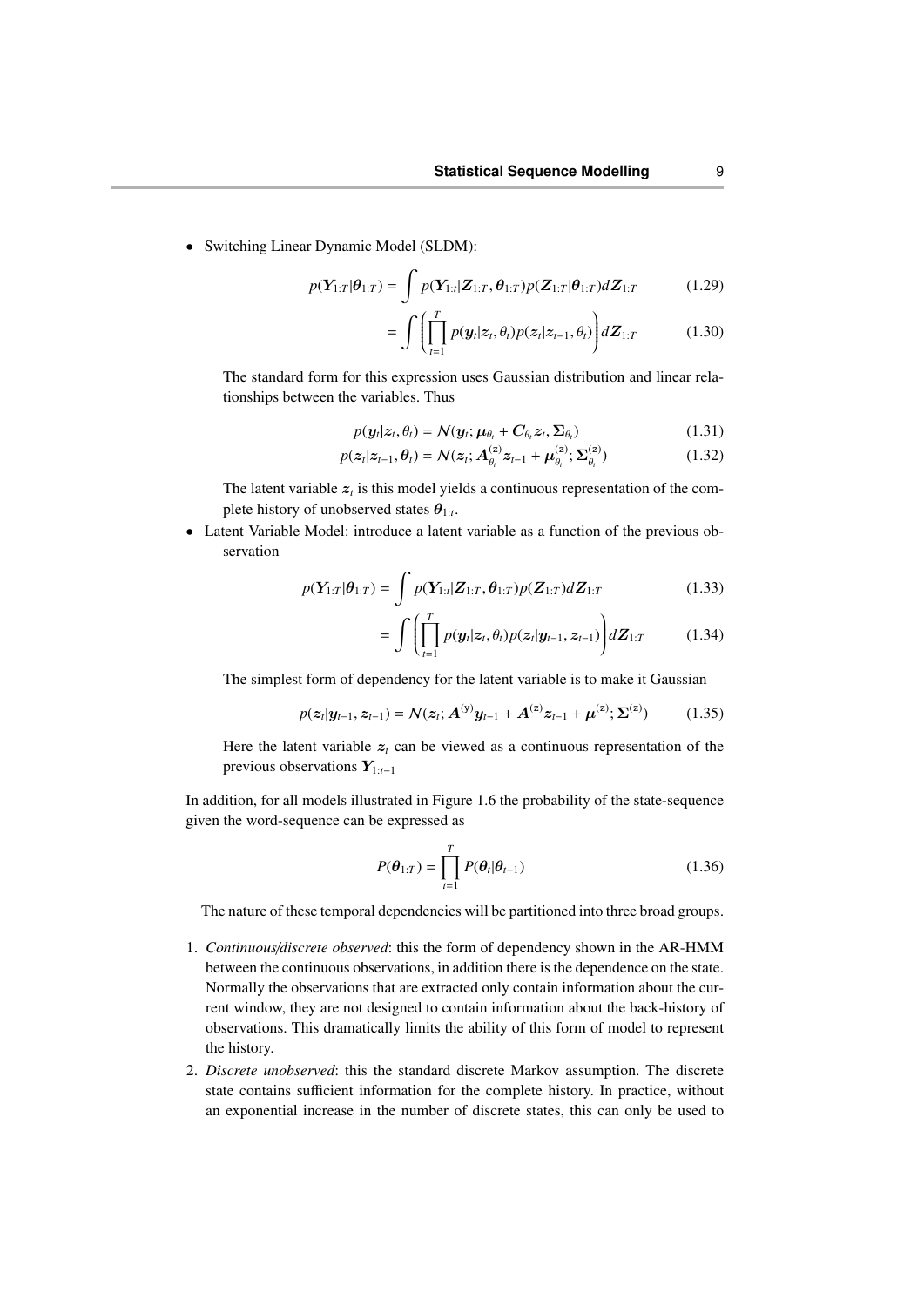represent a finite history <sup>8</sup>. In Figure 1.6 the state-sequence  $\theta_{1:T}$  is assumed to be generated under this assumption.

3. *Continuous unobserved*: this is the form of latent variable  $z_t$  in the SLDM and latent variable model. Compared to the observed continuous variables there is the ability to both decide the dimensionality of the system, and to allow the system to learn how the latent variable parameters should be used.

The discussion above has focused on standard graphical models where there are probabilistic relationships between all the variables. The same concepts can be applied to the deterministic relationships described in the discussion of RNN variants, Figure 1.5. There are two interesting differences between the standard, linear Gaussian, distribution discussed above and the form for RNNs.

## **1.4 Generative Sequence-to-Sequence Models**

For many years the dominant form of model used in speech recognition and speech synthesis was based on *generative models*, in particular forms of Hidden Markov Models (HMMs) (Gales & Young 2007). These systems model the joint distribution of the observations and the labels. This joint distribution is then marginalised out to yield the distribution of interest. This section, and the next section, will focus on speech recognition, though similar forms of analysis can be done for speech synthesis.

The majority of speech recognition systems handle the difference in length between the *L*-length word sequence,  $w_{1:L}$  and the *T*-length observation sequence  $Y_{1:T}$  by introducing discrete latent variables, states,  $\theta_{1:T}$ . The joint distribution is then expressed as

$$
p(Y_{1:T}, w_{1:L}) = P(w_{1:L}) \sum_{\theta_{1:T} \in \{\Theta\}_T} p(Y_{1:T}, \theta_{1:T} | w_{1:L})
$$
\n(1.37)

$$
=P(\boldsymbol{w}_{1:L})\sum_{\boldsymbol{\theta}_{1:T}\in\{\boldsymbol{\Theta}\}_T}P(\boldsymbol{\theta}_{1:T}|\boldsymbol{w}_{1:L})p(\boldsymbol{Y}_{1:T}|\boldsymbol{\theta}_{1:T})
$$
(1.38)

where  ${\Theta}_T$  is the set of all *T*-length state sequences. This has now yielded three distinct models:

- *language model*  $P(\mathbf{w}_{1:L})$ *:* this was briefly discussed at the start of this report;
- *alignment model*  $P(\theta_{1:T} | w_{1:L})$ *:* the "relationship" between the unobserved state sequence and the word sequence;
- *acoustic model*  $p(Y_{1:T} | \theta_{1:T})$ *:* the probability of the observation sequence given the state-sequence.

The nature of the alignment model and acoustic model will now be described in more detail.

<sup>8</sup> This is a slight simplification as cache and trigger forms of model can also be used. These allow longer span dependencies to be incorporated, but empirically have been found to yield limited gains.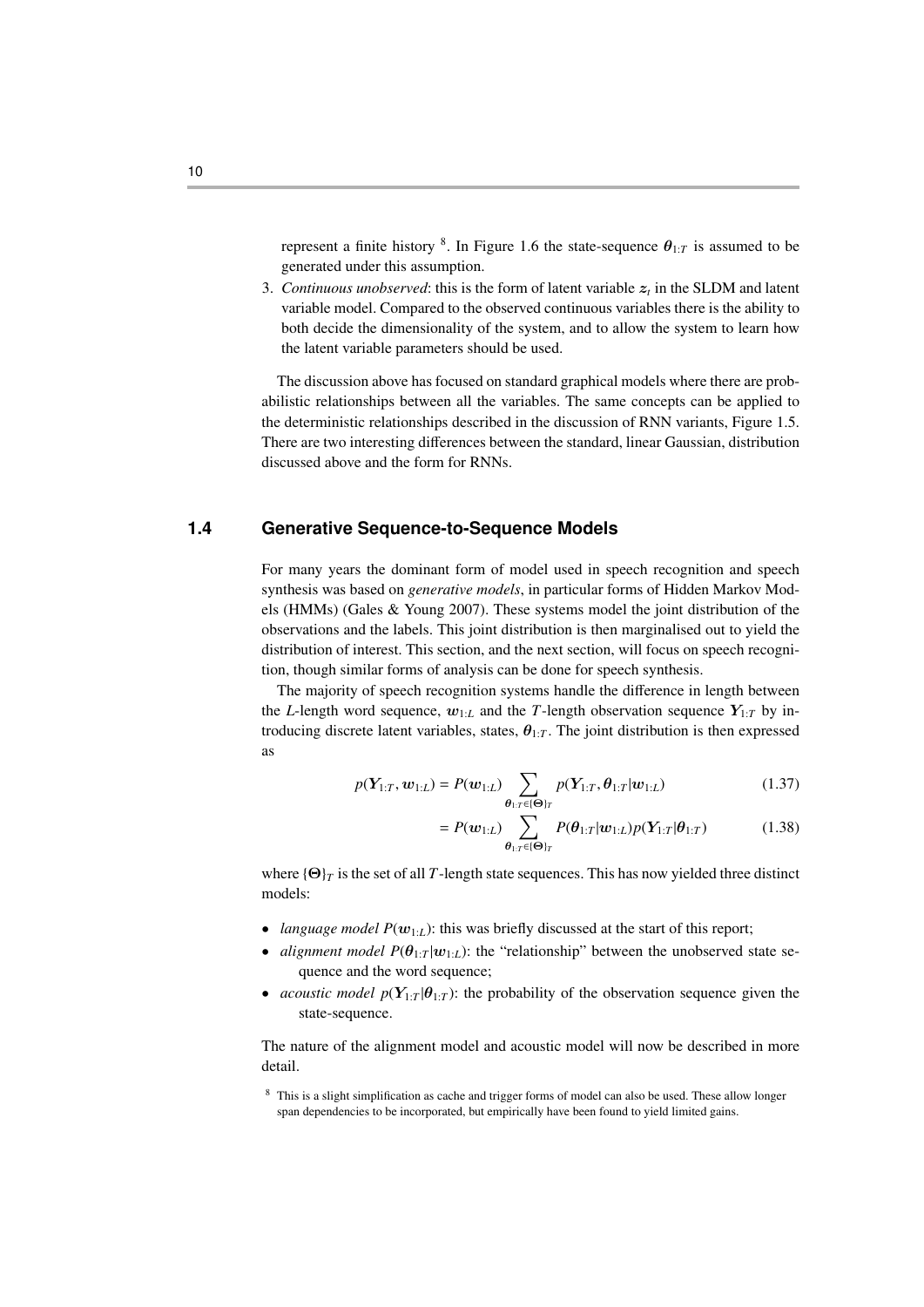Classification with this form of model relies on Bayes' rule. Thus for an observed *T*-length observation sequence  $Y_{1:T}$  Eqn 1.8 is expressed as

$$
\hat{\boldsymbol{w}} = \arg \max_{\boldsymbol{w}} \left\{ P(\boldsymbol{w}|\boldsymbol{Y}_{1:T}) \right\} = \arg \max_{\boldsymbol{w}} \left\{ P(\boldsymbol{Y}_{1:T}|\boldsymbol{w}) P(\boldsymbol{w}) \right\} \tag{1.39}
$$

## 1.4.1 Alignment Model

The alignment model associated with speech recognition system is itself normally split into two models. The first is the mapping from the word sequences to sub-word models, the *lexicon*,  $P(s|w_{1:L})$ . The second model is the *duration model* which yields the probability of a particular allocation of the *T* length feature vector into sub-word models,  $P(\theta_{1:T}|s)$ . So

$$
P(\boldsymbol{\theta}_{1:T}|\boldsymbol{w}_{1:L}) = \sum_{\boldsymbol{s}\in\{\mathcal{S}\}} P(\boldsymbol{\theta}_{1:T}|\boldsymbol{s}) P(\boldsymbol{s}|\boldsymbol{w}_{1:L})
$$
\n(1.40)

where  $\{S\}$  is the set of all sub-word sequences associated with the word-sequence  $w_{1:L}$ . The base form of the lexicon is usually derived by hand, or using a small set of pronunciations and a *grapheme to phoneme* (G2P) model (Bisani & Ney 2008). Pronunciation probabilities can then be added to this lexicon, yielding a standard word by word partition of word in sub-word unit.

The second model is itself a doubly sequential model connecting the *T*-length observation sequence with a *K*-length state. The two sequences are linked by assigning durations to the *K*-length state sequence. This is usually modelled as Markov process with an associate duration model. Thus

$$
P(\theta_{1:T}|s_{1:K}) = \prod_{i=1}^{K} P(d(s_i|\theta_{1:T}, i)|s_i)
$$
 (1.41)

where  $d(s_i|\theta_{1:T}, i)$  yields the number of frames allocated to state  $s_i$  (at occurrence *i*) in<br>the state sequence  $\theta_i$ . The simplest form of model, used in standard HMMs, is to state the state-sequence  $\theta_{1:T}$ . The simplest form of model, used in standard HMMs, is to state

$$
P(d(\mathbf{s}_i|\boldsymbol{\theta}_{1:T}, i)|\mathbf{s}_i) = P(d_i|\mathbf{s}_i) = \prod_{\tau=1} (1 - a_{ii}^{\mathbf{s}_i})(a_{ii}^{\mathbf{s}_i})^{d_i}
$$
(1.42)

where  $a_{ii}^{s_i}$  is the self-loop probability for state *i*.

#### 1.4.2 Acoustic Model

A range of acoustic models, that yield  $p(Y_{1:T} | \theta_{1:T})$ , have been examined for speech processing (Gales & Young 2007, Hinton, Deng, Yu, Dahl, Mohamed, Jaitly, Senior, Vanhoucke, Nguyen, Sainath & Kingsbury 2012, Schuster & Paliwal 1997, Robinson & Fallside 1991). At the heart of these models is the nature of the conditional independence assumptions discussed in section 1.3. There are two *T*-length sequences that determine the likelihood: the observed feature vectors  $Y_{1:T}$ ; and the state sequence  $\theta_{1:T}$ . Dependencies within both sequences need to be considered.

In this report the nature of the dependencies will be described as*Markovian* where a fixed-length "history" is being used, or *non-Markovian* where a complete history, or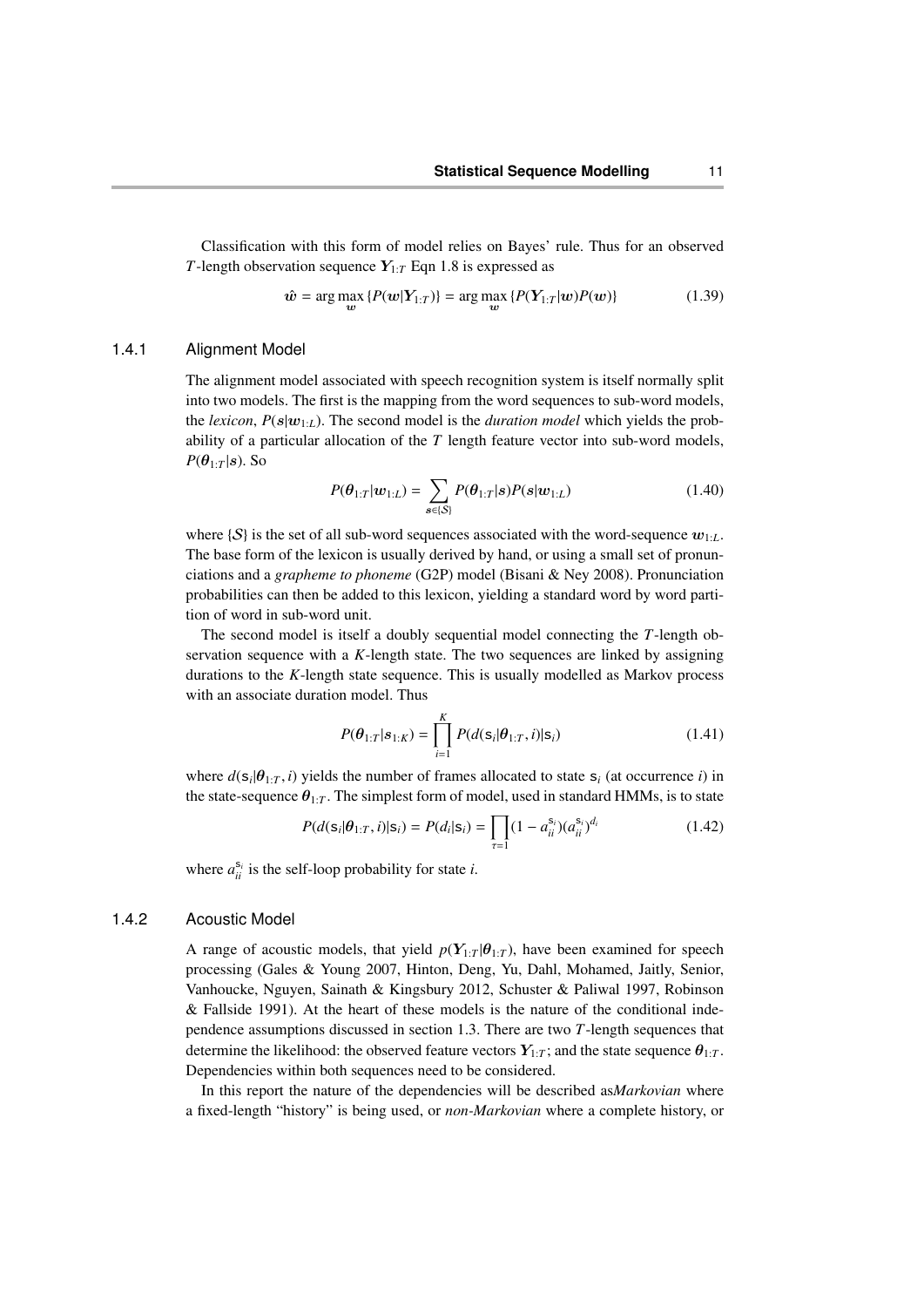

**Figure 1.7** *Dynamic Bayesian three forms of acoustic model dependencies*

representation thereof, is used. Figure 1.7 shows three dependencies for three of the models described.

1. Fully Markovian: this is the simplest form of model. Here

$$
p(\mathbf{Y}_{1:T}|\boldsymbol{\theta}_{1:T}) = \prod_{t=1}^{T} p(\mathbf{y}_t|\boldsymbol{\theta}_t)
$$
 (1.43)

The observations are conditionally independent given the state at that time instance. This expression is the underlying acoustic model for *Hidden Markov Models*(HMMs), the BN for this model was shown in Figure 1.2. As previously discussed it is possible to extend the dependencies to fixed numbers of previous states, or features. For example if only a fixed history of observation features are considered, in this case the previous observation, then

$$
p(Y_{1:T}|\theta_{1:T}) = \prod_{t=1}^{T} p(y_t|y_{t-1}, \theta_t)
$$
 (1.44)

yielding an *Auto-regressive HMM*, see Figure 1.6.

2. State Markovian: here the observations not only depend on the current state, but also on the all previous observations. Thus the feature dependencies are non-Markovian, whereas the state-dependencies are Markovian. This is illustrated in Figure 1.7(a). The the conditional likelihood can be expressed as

$$
p(Y_{1:T}|\theta_{1:T}) = \prod_{t=1}^{T} p(y_t|Y_{1:t-1}, \theta_t)
$$
 (1.45)

It is impractical to use this precise form, as there would be an exponential growth in the number of model parameters. Instead of trying to explicitly model the complete history of observations, a compact fixed-dimensional representation of this history can be used. Thus

$$
p(\mathbf{y}_t|\mathbf{Y}_{1:t-1},\theta_t) \approx p(\mathbf{y}_t|\mathbf{h}_{t-1},\theta_t)
$$
\n(1.46)

where h*t*−<sup>1</sup> is a fixed dimension representation of the observation sequence Y1:*t*−<sup>1</sup>

$$
h_t = f(y_{t-1}, h_{t-1})
$$
\n(1.47)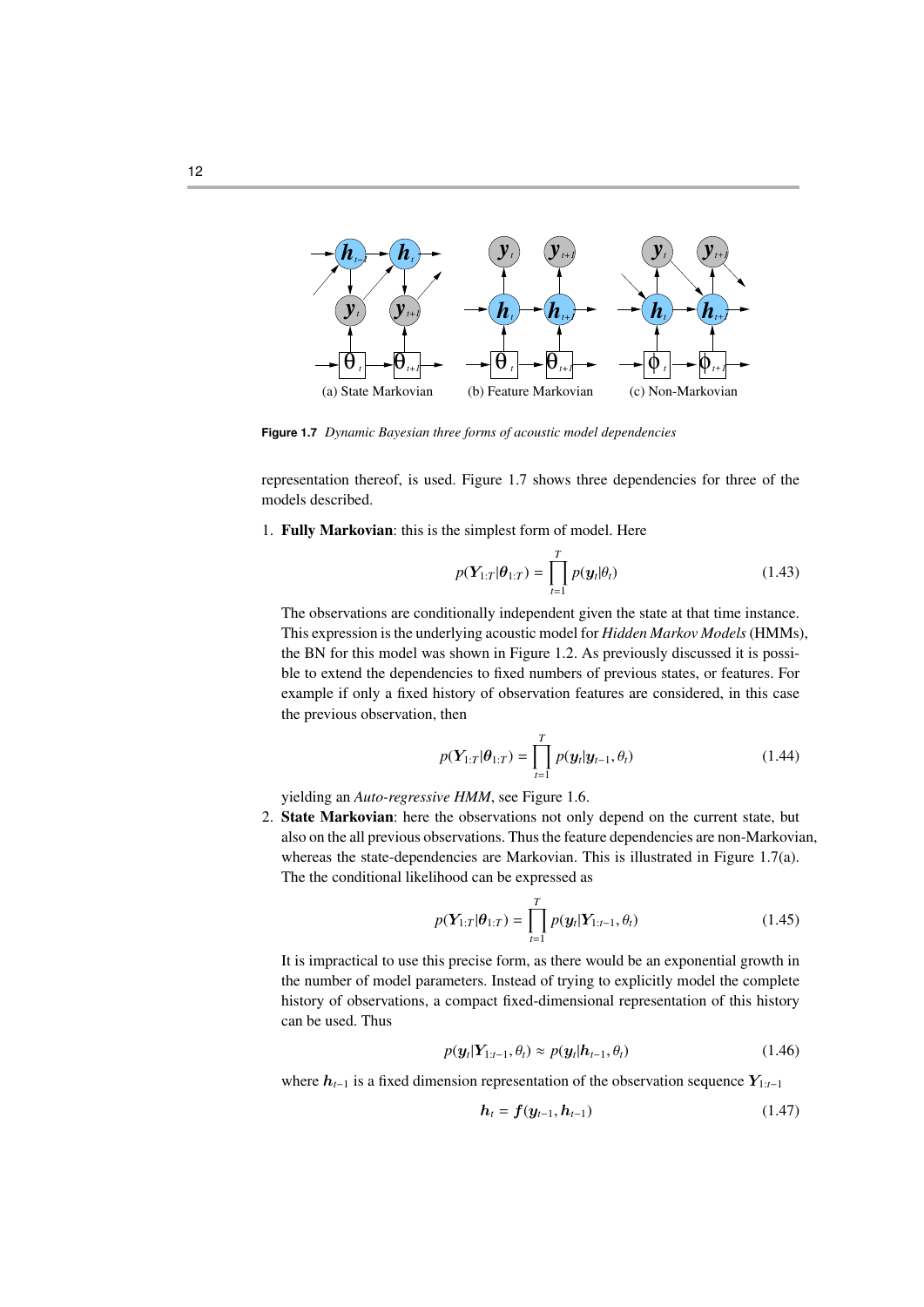3. Feature Markovian: here the generated features are assumed to be conditionally independent given the current state, illustrated in Figure 1.7(b). Thus

$$
p(\boldsymbol{Y}_{1:T}|\boldsymbol{\theta}_{1:T}) = \prod_{t=1}^{T} p(\boldsymbol{y}_t|\boldsymbol{\theta}_{1:t})
$$
\n(1.48)

This has not directly addressed the problem of the growth in the number of model parameters. Instead of trying to explicitly model the complete history if observations, a compact fixed-dimensional representation of this history is used. Here

$$
p(\mathbf{y}_t|\boldsymbol{\theta}_{1:t}) \approx p(\mathbf{y}_t|\mathbf{h}_{t-1}, \theta_t) \approx p(\mathbf{y}_t|\mathbf{h}_t)
$$
\n(1.49)

where  $h_{t-1}$  is a fixed dimension representation of the state sequence  $\theta_{1:t-1}$ 

$$
\boldsymbol{h}_t = \boldsymbol{f}(\theta_t, \boldsymbol{h}_{t-1}) \tag{1.50}
$$

This is the basis of the *Recurrent Neural Network* acoustic models in speech synthesis (Zen & Sak 2015).

4. Non-Markovian: here as much information as possible is used.

$$
p(\mathbf{Y}_{1:T}|\boldsymbol{\theta}_{1:T}) = \prod_{t=1}^{T} p(\mathbf{y}_t|\mathbf{Y}_{1:t-1}, \boldsymbol{\theta}_{1:t})
$$
 (1.51)

Again a history vector can be used to yield a compact representation of this information

$$
\boldsymbol{h}_t = \boldsymbol{f}(\boldsymbol{y}_{t-1}, \theta_t, \boldsymbol{h}_{t-1}) \tag{1.52}
$$

One of the issues that arises from using feature Markovian, or non-Markovian, forms of model for speech recognition is that there is a dependence on an unobserved latent variable. This results in a dependence e on a complete back-history of states. This is exactly the same problem as using an RNNLM during decoding.

An interesting question when using deep neural networks in generative models is the form of network, and training criterion. It is possible to use Mixture Density Neural Networks (Bishop 1994) to yield a probability density function, often by using the network to predict the parameters of a standard model such as a Gaussian distribution. This form has been used for speech synthesis (Zen & Senior 2014). For speech recognition within a generative modelling framework, it is more common to train a discriminative model and then convert the output into a *pseudo likelihood*. Consider the fully Markovian case, the HMM-based model. Here

$$
p(\boldsymbol{Y}_{1:T}|\boldsymbol{\theta}_{1:T}) \approx \prod_{t=1}^{T} p(\boldsymbol{y}_t|\boldsymbol{\theta}_t) = \prod_{t=1}^{T} \frac{P(\boldsymbol{\theta}_t|\boldsymbol{y}_t) p(\boldsymbol{y}_t)}{P(\boldsymbol{\theta}_t)}
$$
(1.53)

 $P(\theta_t|\mathbf{y}_t)$  can be estimated as a standard discriminative DNN,  $p(\mathbf{y}_t)$  does not depend on the word sequence and  $P(\theta)$  is the prior of the state the word-sequence, and  $P(\theta_t)$  is the prior of the state.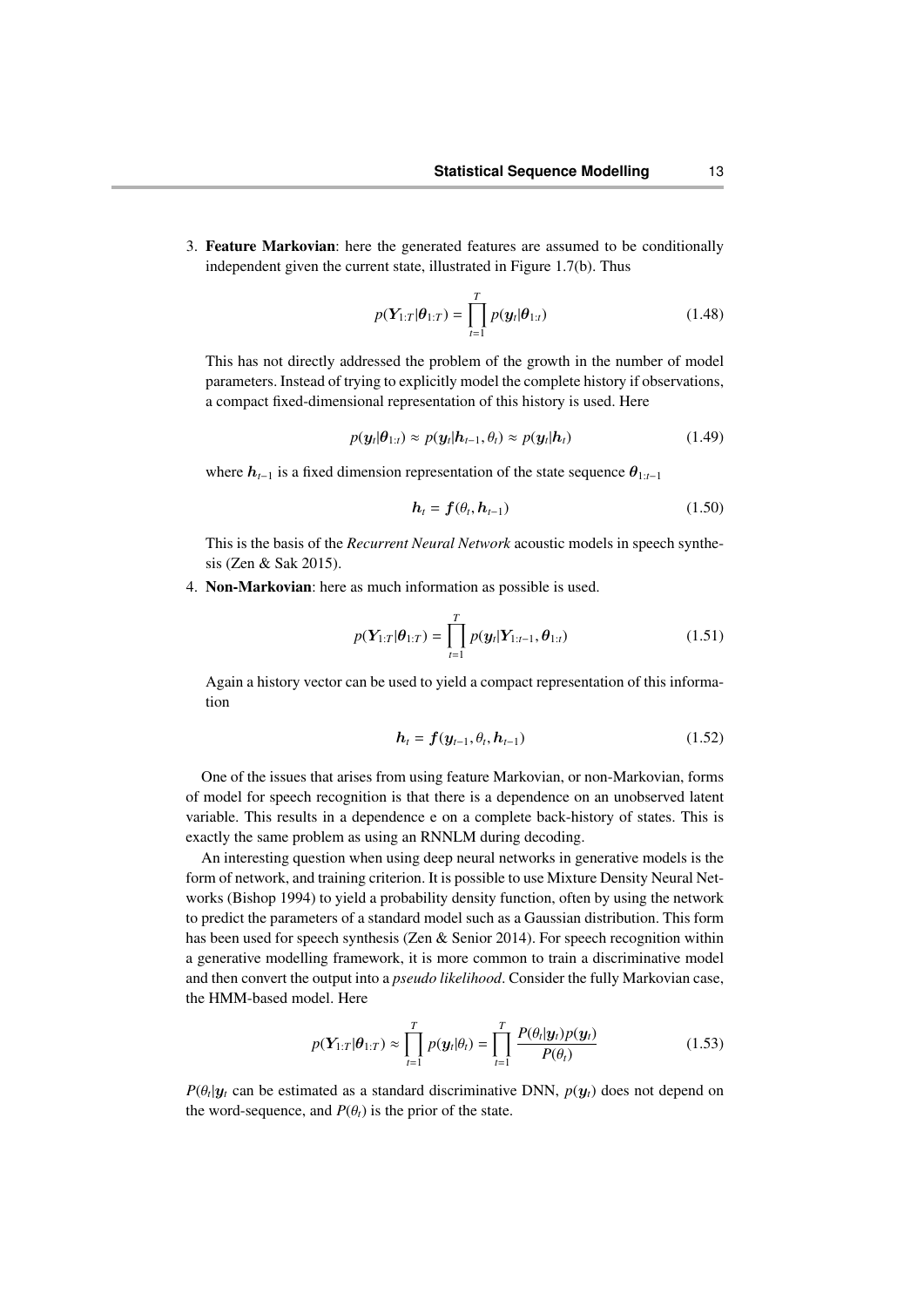It is more interesting (challenging) to consider the state Markovian case from Figure 1.7(a). The acoustic model component can be expressed as

$$
p(Y_{1:T}|\theta_{1:T}) \approx \prod_{t=1}^{T} p(y_t | h_{t-1}, \theta_t) = \prod_{t=1}^{T} \frac{P(\theta_t | y_t, h_{t-1}) p(y_t | h_{t-1})}{P(\theta_t | h_{t-1})}
$$
(1.54)

The first numerator term,  $P(\theta_t | y_t, h_{t-1})$ , is a discriminative RNN and will be discussed<br>in section 1.5. The second numerator,  $p(\mu | h_{t-1})$  is only a function of the observation in section 1.5. The second numerator,  $p(y_t | h_{t-1})$  is only a function of the observation sequence. However, tough its value does not depend on the word-sequence, it does depend on the current model parameters through the value of the history vector  $h_{t-1}$ . The denominator term,  $P(\theta_t | \mathbf{h}_{t-1})$ , is problematic as it is both a function of the model parameters and the state  $\theta$ . To address this problem an additional approximation is made rameters and the state <sup>9</sup>. To address this problem an additional approximation is made, that the  $P(\theta_t | \boldsymbol{h}_{t-1}) \approx P(\theta)$ . Thus

$$
p(\boldsymbol{Y}_{1:T}|\boldsymbol{\theta}_{1:T}) \approx \prod_{t=1}^T \frac{P(\theta_t|\boldsymbol{y}_t, \boldsymbol{h}_{t-1}) p(\boldsymbol{y}_t|\boldsymbol{h}_{t-1})}{P(\theta_t)} \propto \prod_{t=1}^T \frac{P(\theta_t|\boldsymbol{y}_t, \boldsymbol{h}_{t-1})}{P(\theta_t)}
$$
(1.57)

This form of pseudo-likelihood is the standard form that is used in hybrid systems (Bourlard & Morgan 1994).

## **1.5 Discriminative Sequence-to-Sequence Models**

The previous section has focused on generative models. This is natural to do for speech synthesis, a fundamentally generative process, but not so obvious for speech recognition which is a classification, discrimination, task. It is therefore of interest to examine how discriminative models (Bishop 2006) can be applied to sequence-to-sequence modelling tasks such as speech recognition. In a discriminative model the posterior probability are directly modelled, rather than obtained via Bayes rule. Discriminative models have the same issue as generative models: how to prevent an exponential growth in the number of model parameters. The issue is addressed in a similar fashion by making conditional independence assumptions and compact representations of "histories". Additionally latent variables can be introduced to handle differences in the length of the sequences. For discriminative models the introduction of the latent state sequence  $\theta_{1:T}$  yields

$$
P(\mathbf{w}_{1:L}|\mathbf{Y}_{1:T}) = \sum_{\theta_{1:T} \in \{\Theta\}_T} P(\mathbf{w}_{1:L}, \theta_{1:T}|\mathbf{Y}_{1:T})
$$
(1.58)

$$
\approx \sum_{\theta_{1:T}\in\{\Theta\}_T} P(\boldsymbol{w}_{1:L}|\boldsymbol{\theta}_{1:T}) P(\boldsymbol{\theta}_{1:T}|\boldsymbol{Y}_{1:T})
$$
\n(1.59)

<sup>9</sup> The correct approach given the model would be to compute

$$
P(\theta_t|\mathbf{h}_{t-1}) = \int P(\theta_t|\mathbf{y}, \mathbf{h}_{t-1}) p(\mathbf{y}|\mathbf{h}_{t-1}) d\mathbf{y}
$$
\n(1.55)

Note for the fully-Markovian case the standard approximation is reasonable as

$$
P(\mathbf{s}_i) = \int P(\mathbf{s}_i | \mathbf{y}) p(\mathbf{y}) d\mathbf{y} \approx \frac{1}{T} \sum_{t=1}^T P(\theta_t = \mathbf{s}_i | \mathbf{y}_t)
$$
(1.56)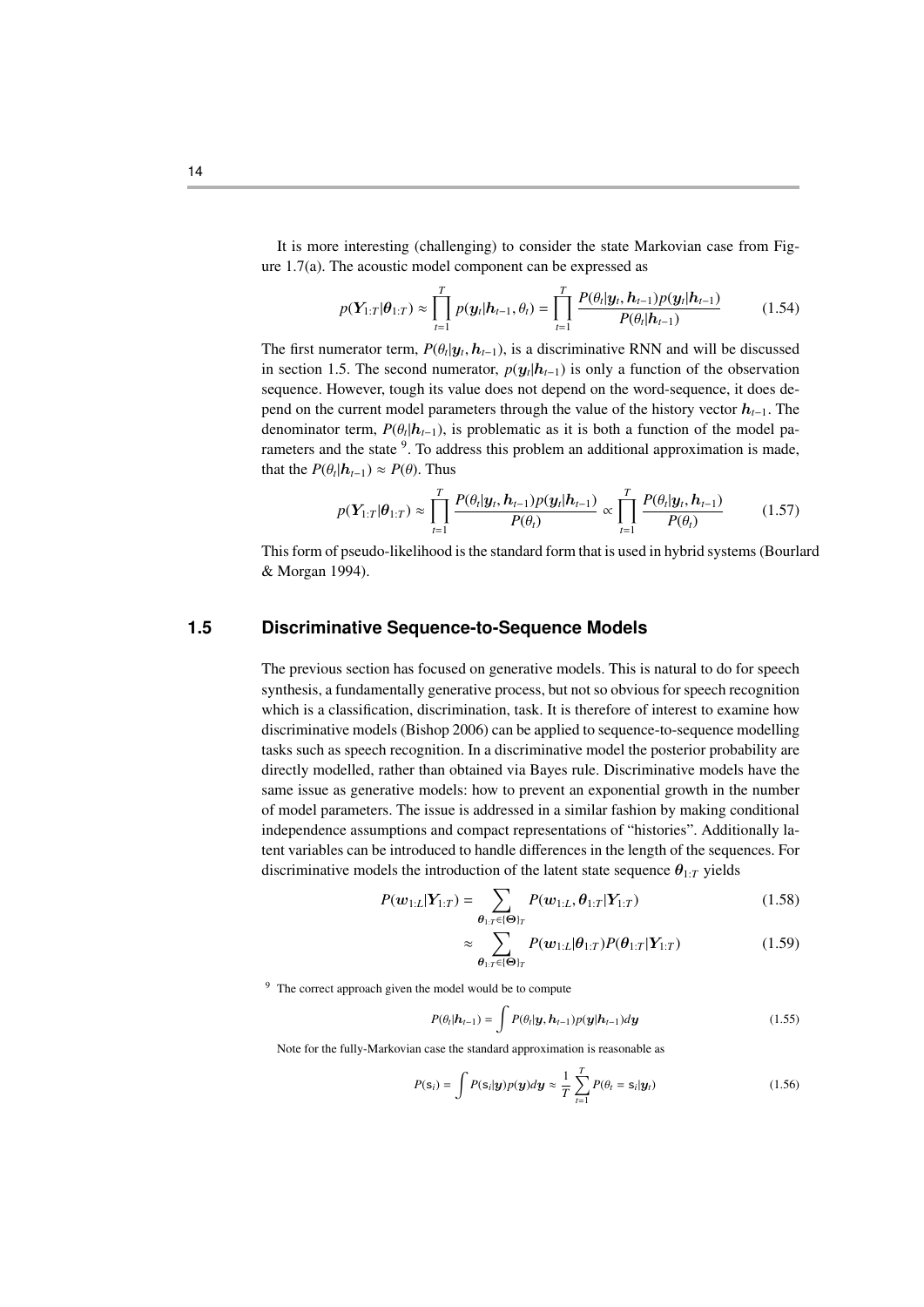An alternative way, related to sequence kernels, is to use a fix-length encoding of the observation sequence

$$
P(\mathbf{w}_{1:L}|\mathbf{Y}_{1:T}) \approx \prod_{i=1}^{L} P(w_i|\phi(\mathbf{Y}_{1:T}, \mathbf{w}_{1:i-1}))
$$
 (1.60)

This section will briefly describe the following four models based on the above expressions:

- *discriminative alignment model*  $P(w_{1:L}|\theta_{1:T};\lambda)$ *: this is the mapping of the state*sequence to the word-sequence;
- *discriminative acoustic model*  $P(\theta_{1:T} | Y_{1:T}; \lambda)$ *: the mapping from the observations to* the state sequence;
- *structured discriminative model*  $P(\mathbf{w}_{1:L}, \theta_{1:T} | Y_{1:T}; \lambda)$ *: the joint distribution is mod*elled and the posterior obtained by marginalising;
- *encoder-decoder model:*  $P(w_i | \phi(Y_{1:T}, w_{1:i-1}))$ : where the nature of the mapping of variable longth sequence to fixed (or the longth of the word sequence)  $\phi(Y_{1:n}, w_{1:n})$ variable length sequence to fixed (or the length of the word-sequence),  $\phi(Y_{1:T}, w_{1:i-1})$ , will be discussed.

#### 1.5.1 Discriminative Alignment Models

These models have the same operation as the generative model alignment models connecting the *L*-length word sequence and the *T*-length observations sequence. If the system is configured so that the lexicon defines a unique mapping from a state sequence to word sequence  $10$ , then

$$
P(\boldsymbol{w}_{1:L}|\boldsymbol{\theta}_{1:T}) = 1 \tag{1.61}
$$

This then yields the following expression

$$
P(\boldsymbol{w}_{1:L}|\boldsymbol{Y}_{1:T}) = \sum_{\boldsymbol{\theta}_{1:T} \in \{\boldsymbol{\Theta}\}_T} P(\boldsymbol{\theta}_{1:T}|\boldsymbol{Y}_{1:T})
$$
(1.62)

An interesting aspect of this form of model is that all the history information, for both the state sequence and observation sequence must be contained within the discriminative acoustic model. This is more challenging than the generative model where the word sequence is modelled separately (by the language model). The language model only requires text training data, which odes not have to be in domain or have associated acoustic data. Additionally the length of the state sequence is often significantly longer than the word sequence,  $T > L$ .

The simplest option to address these issues is to combine the discriminative acoustic model with a language score within a log-linear model framework. Thus

$$
P(\boldsymbol{w}_{1:L}|\boldsymbol{Y}_{1:T}) = \frac{1}{Z(\boldsymbol{Y}_{1:T})} \exp\left(\boldsymbol{\alpha}^{\top} \begin{bmatrix} \log \left(\sum_{\boldsymbol{\theta}_{1:T} \in \{\boldsymbol{\Theta}\}_T} P(\boldsymbol{\theta}_{1:T}|\boldsymbol{Y}_{1:T})\right) \\ \log(\tilde{P}(\boldsymbol{w}_{1:L}) \end{bmatrix} \right) \tag{1.63}
$$

where the normalisation term  $Z(Y_{1:T})$  ensures that this is a valid PMF and is a function

<sup>&</sup>lt;sup>10</sup> This has ignored hompohones for phonetic lexicons and homographes for graphemic (character) lexicons.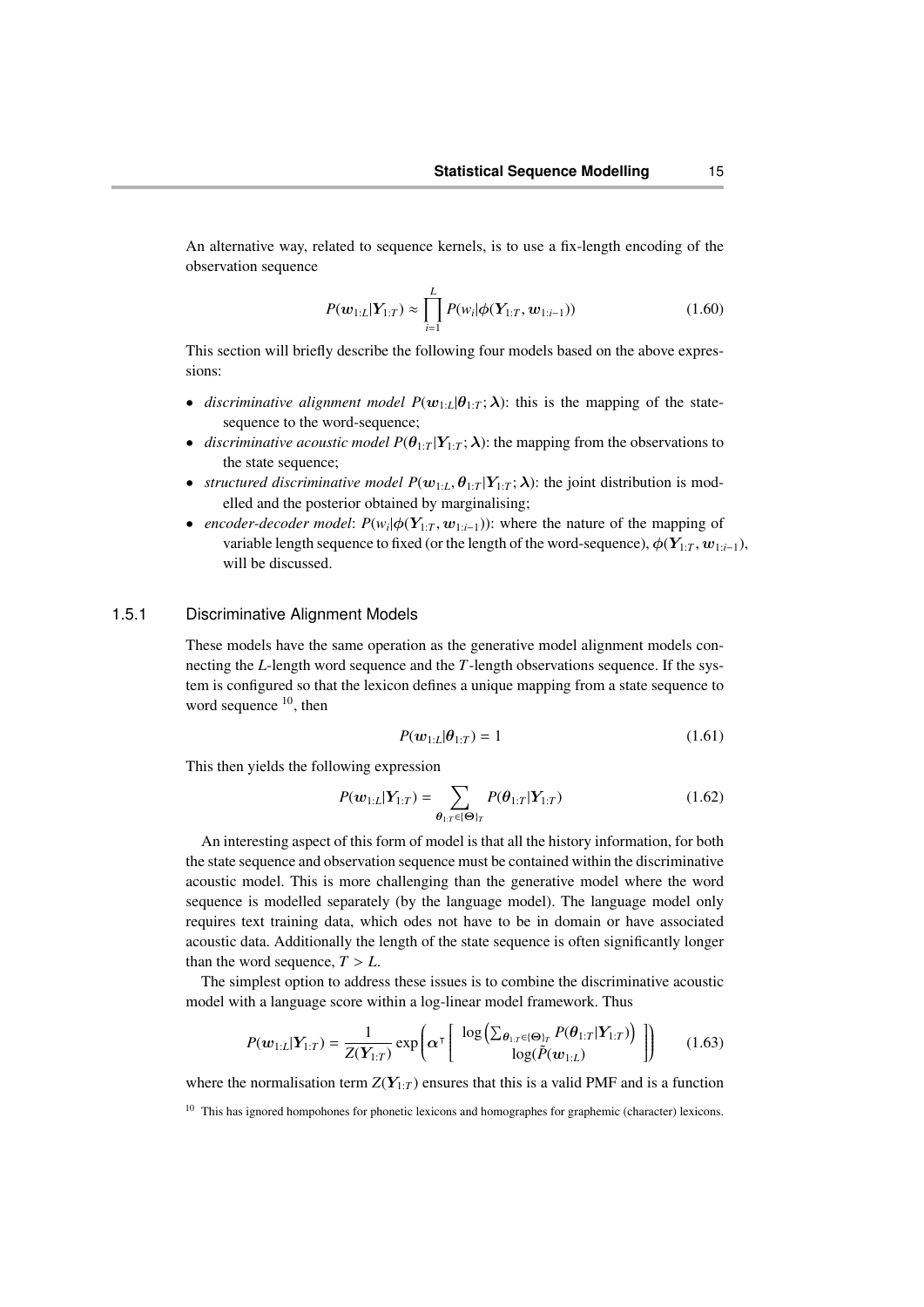of the observation sequence  $Y_{1:T}$ . This term only impacts the training of the model, not inference. Note  $\tilde{P}(w_{1:L})$  is used to denote the language model, rather than  $P(w_{1:L})$ . This is to emphasis the fact that the model can be trained on additional data and will not necessarily be derivable, for example, from the final discriminative model.

Extensions beyond the simple, shallow combination, above is to separately train the networks, one on the available language model data the other on the acoustic data, and then combine using an additional network (Graves 2012). This is based on modelling the joint distribution of the word and state sequence  $11$ 

$$
P(\boldsymbol{w}_{1:L}|\boldsymbol{Y}_{1:T}) \approx \sum_{\boldsymbol{\theta}_{1:T} \in \{\boldsymbol{\Theta}\}_T} \prod_{i=1}^L P(w_i, \boldsymbol{\theta}_{\tau^{(i-1)}+1:T^{(i)}}|\boldsymbol{w}_{1:i-1}, \boldsymbol{\theta}_{1:T^{(i-1)}}, \boldsymbol{Y}_{1:T})
$$
(1.64)

where the joint distribution has been written in a conditional form with word  $w_i$  and word end-time  $\tau^{(i)}$  specified by the state sequence  $\theta_{1:T}$ . The conditional probability is now expressed as a product of (separately trained) recurrent neural network experts

$$
P(w_i, \theta_{\tau^{(i-1)}+1:\tau^{(i)}}|w_{1:i-1}, \theta_{1:\tau^{(i-1)}}, Y_{1:T}) = \frac{1}{Z} \left( \tilde{P}(w_i|w_{1:i-1}) \prod_{t=\tau^{(i-1)}+1}^{\tau^{(i)}} P(\theta_t|, \theta_{1:t-1}, Y_{1:T}) \right)
$$
  

$$
\approx \frac{1}{Z} \left( \tilde{P}(w_i|\tilde{h}_{i-1}) \prod_{t=\tau^{(i-1)}+1}^{\tau^{(i)}} P(\theta_t|, h_{t-1}) \right) \qquad (1.65)
$$
  

$$
\approx \prod_{t=\tau^{(i-1)}+1}^{\tau^{(i)}} P(\theta_t|\tilde{h}_{i-1}, h_{t-1})
$$

where  $\tilde{h}_i$  and  $h_t$  are the hidden units, from the language and acoustic models respectively. This is now an asynchronous factorial search problem jointly over the word sequence and word end-times. The form of probability  $P(\theta_t|\tilde{h}_{t-1}, h_{t-1})$  can be made rela-<br>timely simple, relating on the protestined models to viald discriminative hidden vectors tively simple, relying on the pretrained models to yield discriminative hidden vectors.

#### 1.5.2 Discriminative Acoustic Model

The discriminative acoustic model has to handle the same problems as the generative acoustic model described previously. Again dependencies will be described as Markovian or non-Markovian.

1. Fully Markovian: here finite history dependencies are considered for both the state and feature dependencies. Thus

$$
P(\boldsymbol{\theta}_{1:T}|\boldsymbol{Y}_{1:T}) = \prod_{t=1}^{T} P(\theta_t|\boldsymbol{y}_t, \theta_{t-1})
$$
\n(1.66)

This is the basis of the maximum entropy Markov model (MEMM) (Kuo & Gao 2006) shown in Figure 1.8(a).

<sup>&</sup>lt;sup>11</sup> The approximation results from inter-dependencies of the word and state, on future word and state sequences have been ignored.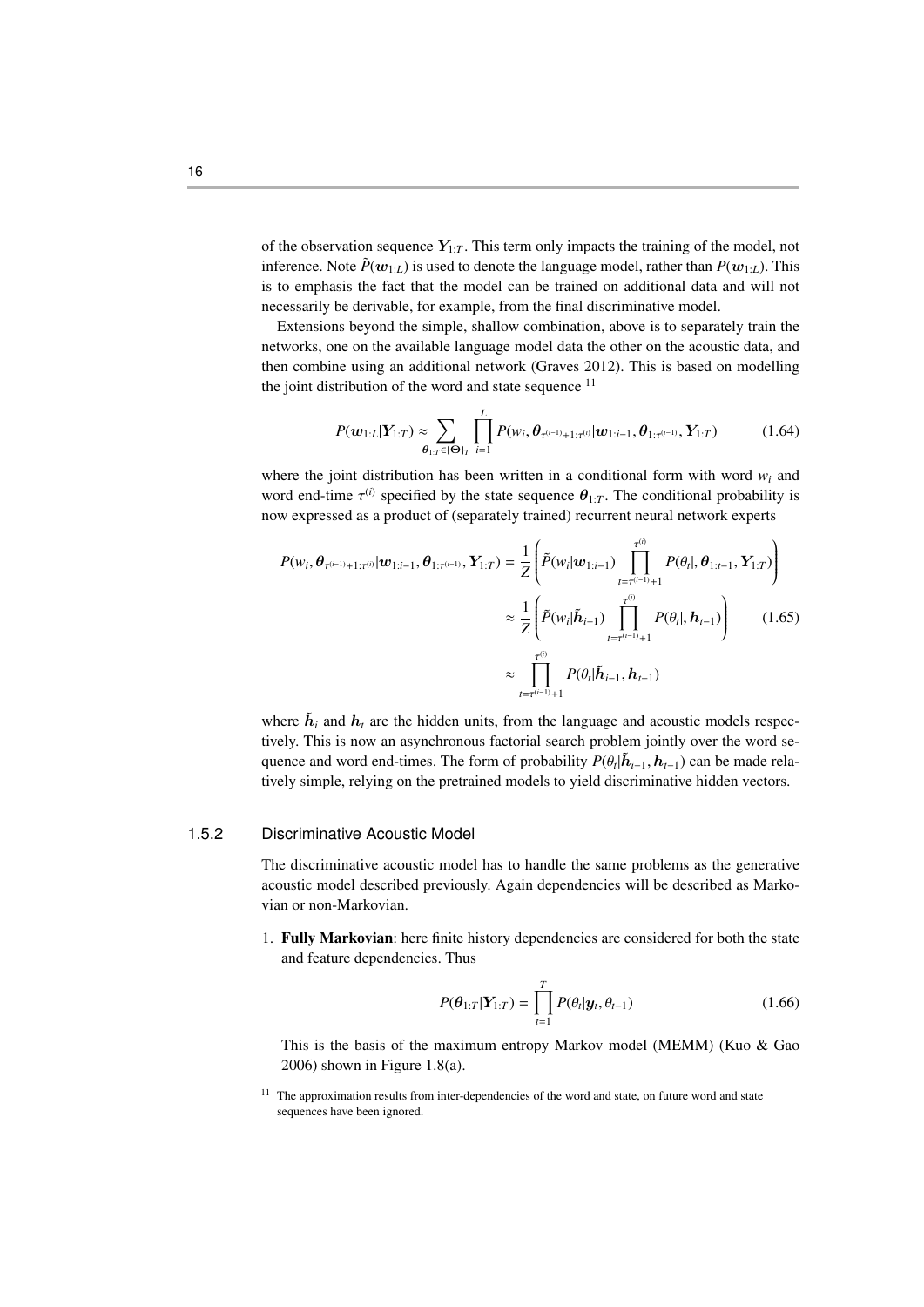

**Figure 1.8** *Dynamic Bayesian Networks for di*ff*erent forms of discriminative models and the nature of the dependencies.*

2. State Markovian: again considering the form where the state posterior is dependent on the complete history of observations.

$$
P(\theta_{1:T}|\mathbf{Y}_{1:T}) = \prod_{t=1}^{T} P(\theta_t|\mathbf{Y}_{1:t})
$$
\n(1.67)

Similar to the generative model form, this does not explicitly address the exponential growth in the number of model parameters. An RNN can again be used where

$$
P(\theta_t | \mathbf{Y}_{1:t-1}) \approx P(\theta_t | \mathbf{y}_t, \mathbf{h}_{t-1}) \approx P(\theta_t | \mathbf{h}_t)
$$
\n(1.68)

where

$$
\boldsymbol{h}_t = \boldsymbol{f}(\boldsymbol{y}_t, \boldsymbol{h}_{t-1}) \tag{1.69}
$$

This is show in Figure 1.8(b). This is the form of model that is used in Connectionist Temporal Classification (CTC) (Graves, Fernández, Gomez & Schmidhuber 2006).

3. Non-Markovian: it is also possible to include all dependencies in the system.

$$
P(\theta_{1:T}|\boldsymbol{Y}_{1:T}) = \prod_{t=1}^{T} P(\theta_t|\boldsymbol{Y}_{1:t}, \theta_{1:t-1})
$$
\n(1.70)

Incorporating a history vector, as shown in Figure 1.8(c), restricts the number of model parameters. Here

$$
P(\theta_{1:T}|\mathbf{Y}_{1:T}) = \prod_{t=1}^{T} P(\theta_t | \mathbf{Y}_{1:t}, \theta_{1:t-1}) \approx \prod_{t=1}^{T} P(\theta_t | \mathbf{y}_t, \theta_{t-1}, \mathbf{h}_{t-1}) \approx \prod_{t=1}^{T} P(\theta_t | \mathbf{h}_t)(1.71)
$$

where

$$
h_t = f(y_t, \theta_{t-1}, h_{t-1})
$$
\n(1.72)

Thus the vector  $h_t$  represents both the state and the state sequence.

It is useful to briefly discuss the impact that the forms of the acoustic model dependencies can have on the complexity of the inference, recognition, process. From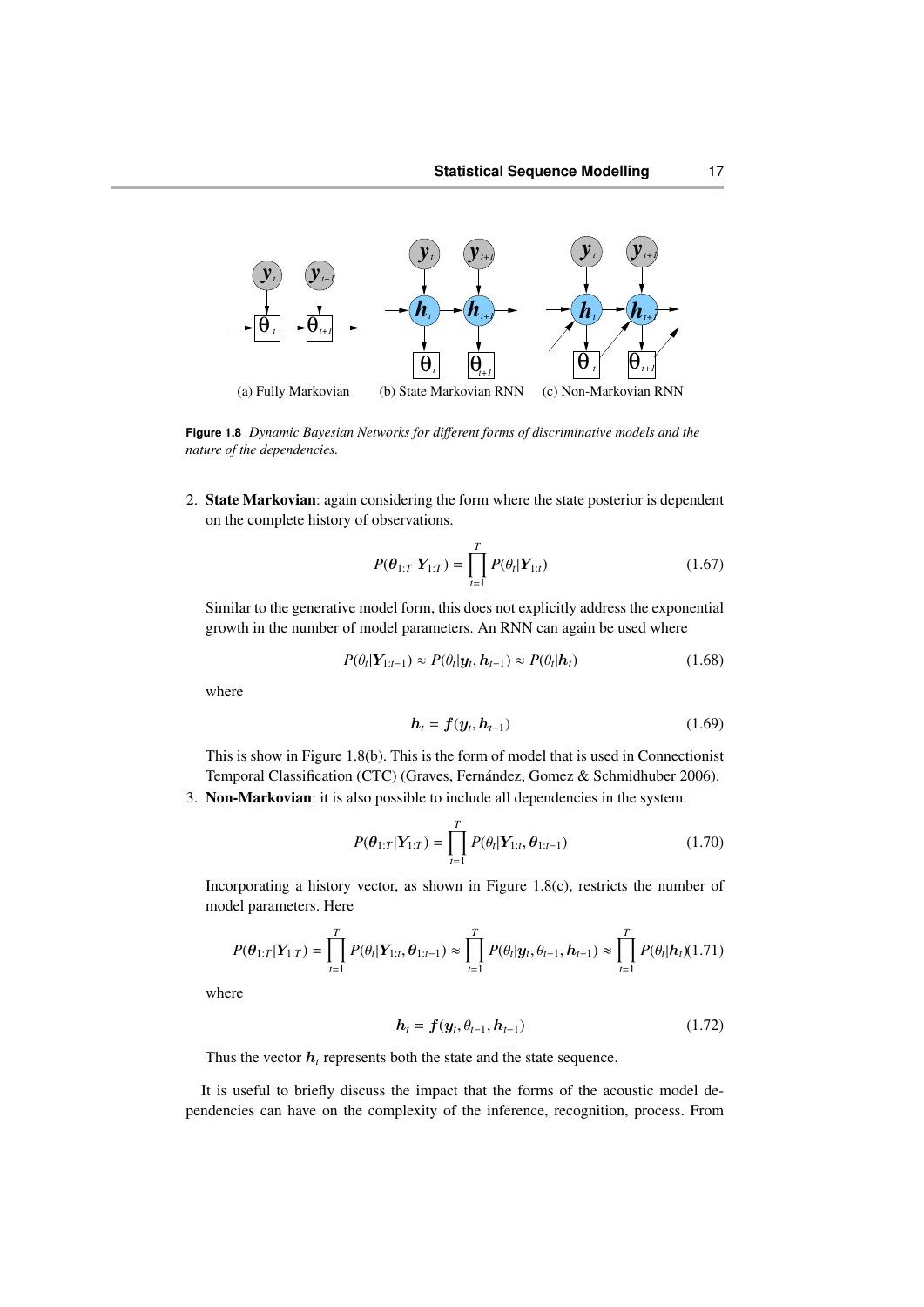Equation 1.8 speech recognition requires computing

$$
\hat{\boldsymbol{w}} = \arg \max_{\boldsymbol{w}} \left\{ P(\boldsymbol{w}|\boldsymbol{Y}_{1:T}) \right\} = \arg \max_{\boldsymbol{w}} \left\{ \sum_{\boldsymbol{\theta}_{1:T} \in (\boldsymbol{\Theta})_T^{(\boldsymbol{w})}} P(\boldsymbol{\theta}_{1:T}|\boldsymbol{Y}_{1:T}) \right\} \tag{1.73}
$$

 $\lambda$ 

where  ${\Theta}_{T}^{(w)}$  is the set of all *T*-length state sequences that are possible for word sequence  $w$ . For models that Markovian in the states, for example those shown in Figure 1.8(a)(b), it is possible to use the efficient Viterbi algorithm (Viterbi 1967) to find the optimal word sequence. For the non-Markovian case Figure 1.8(c) it is necessary to compute

$$
\hat{\boldsymbol{w}} = \arg \max_{\boldsymbol{w}} \left\{ \sum_{\boldsymbol{\theta}_{1:T} \in {\{\Theta\}}_T^{(\boldsymbol{w})}} \prod_{t=1}^T P(\theta_t | \boldsymbol{Y}_{1:t}, \boldsymbol{\theta}_{1:t-1}) \right\} \tag{1.74}
$$

In this case it is not possible to use Viterbi as the probability of the state at time *t*,  $\theta_t$ , denote an the complete state bistory up to that time instance  $\theta$ depends on the complete state history up to that time instance  $\theta_{1:t-1}$ .

## 1.5.3 Structured Discriminative Models

An alternative to the above form is to jointly model the word sequence, state-sequence and observation sequence. To handle variable length sequences sequence kernels, and their associated score-spaces, are used. These models are sometimes referred to as *structured discriminative models* (Gales, Watanabe & Fosler-Lussier 2012). Two forms of model are possible depending on the nature of the normalisation:

• globally normalised:

$$
P(\boldsymbol{w}_{1:L}|\boldsymbol{Y}_{1:T}) = \frac{1}{Z(\boldsymbol{Y}_{1:T})} \sum_{\boldsymbol{\theta}_{1:T} \in \{\boldsymbol{\Theta}\}_T} \exp\left(\boldsymbol{\alpha}^\top \boldsymbol{\phi}(\boldsymbol{w}_{1:L}, \boldsymbol{\theta}_{1:T}, \boldsymbol{Y}_{1:T})\right) \qquad (1.75)
$$

where  $\phi(w_{1:L}, \theta_{1:T}, Y_{1:T})$  generates a *score-space* from the word, observation, and *Z* is the normalisation term.

• locally normalised:

$$
P(\mathbf{w}_{1:L}|\mathbf{Y}_{1:T}) = \sum_{\theta_{1:T} \in \{\Theta\}_T} P(\mathbf{w}_{1:L}, \theta_{1:T}|\mathbf{Y}_{1:T})
$$
(1.76)

$$
= \sum_{\boldsymbol{\theta}_{1:T}\in\{\boldsymbol{\Theta}\}_T} \frac{1}{Z(\boldsymbol{Y}_{1:T})} \exp\left(\boldsymbol{\alpha}^\top \boldsymbol{\phi}(\boldsymbol{w}_{1:L}, \boldsymbol{\theta}_{1:T}, \boldsymbol{Y}_{1:T})\right) \qquad (1.77)
$$

Both models make use of a general score-space function,  $\phi(w_{1:L}, \theta_{1:T}, Y_{1:T})$ . This function makes this a very flexible model. For example one form of score space is related to the generative classifier

$$
\phi(\mathbf{w}_{1:L}, \theta_{1:T}, \mathbf{Y}_{1:T}) = \begin{bmatrix} \log(p(\mathbf{Y}_{1:T}|\theta_{1:T})) \\ \log(P(\theta_{1:T}|\mathbf{w}_{1:L})) \\ \log(P(\mathbf{w}_{1:L})) \end{bmatrix}
$$
(1.78)

A key issue for these log-linear models, and other models, is to map variable length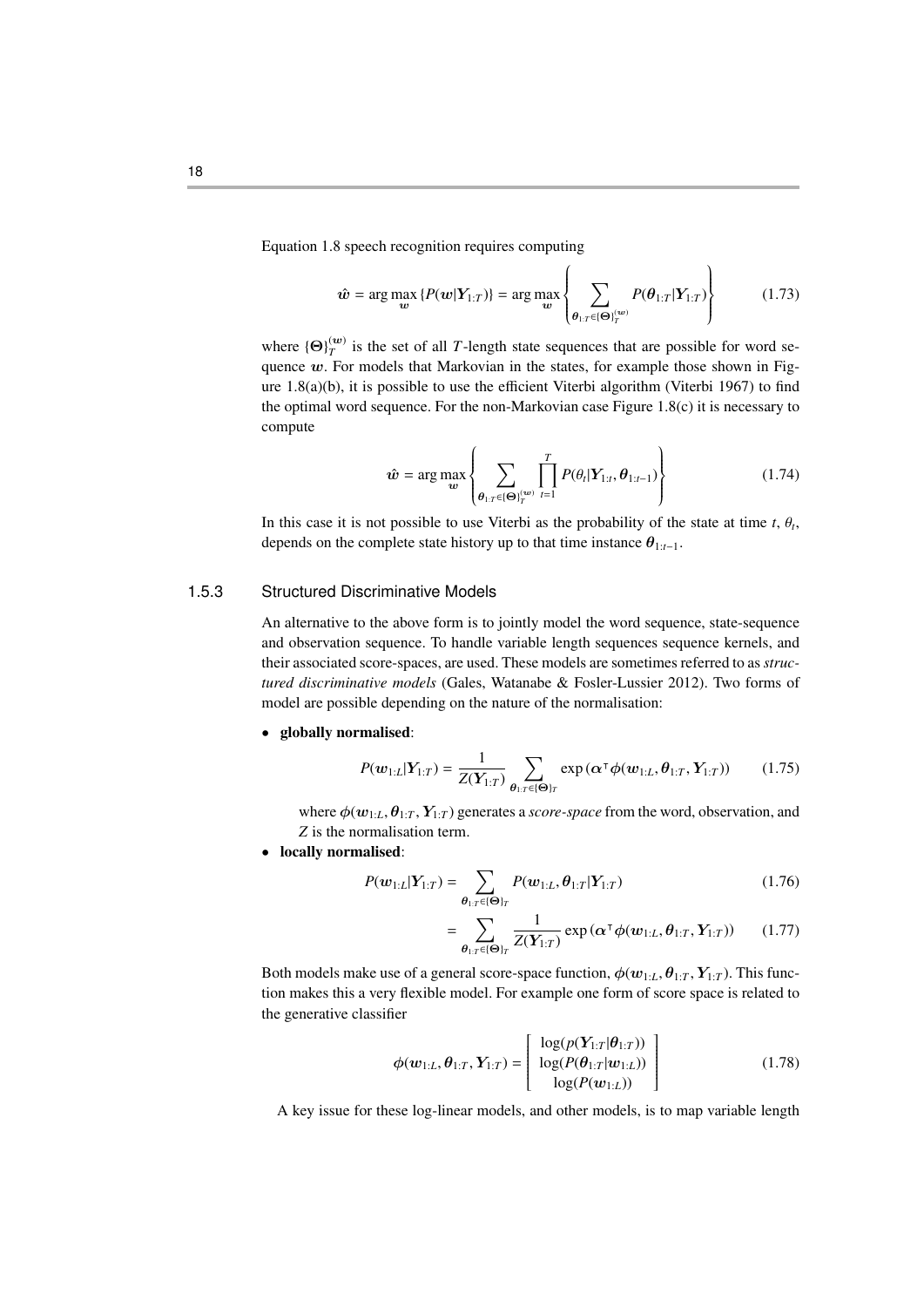sequences of vectors or scalars to a fixed length feature vector (or scalar). For example consider the *T*-length observation sequence  $Y_{1:T}$ , where the length *T* can vary. This is converted to a fixed length vector c for all possible *T* using

$$
Y_{1:T} \to \phi(Y_{1:T}) = c \tag{1.79}
$$

A very simple form of function is shown in Equation 1.78 where the variable length sequence is mapped to a log-probability using a statistical model. Other more complicated forms of mapping have also been proposed for both continuous (Smith & Gales 2002) and discrete (Cortes, Haffner & Mohri 2004). More recently the history vector representation from the RNN (or LSTM), h*t*−<sup>1</sup> have also been proposed (Lu, Kong, Dyer, Smith & Renals 2016). These sequence kernels also have close connections to the encoderdecoder models described in the next section.

#### 1.5.4 Encoder-Decoder Networks

An alternative approach is to use an encoder-decoder framework (Sutskever, Vinyals & Le 2014). Originally this was used for machine translation, but the description here will be in terms of speech recognition. A neural network is used to encode the observation sequence  $Y_{1:T}$  into fixed length feature vector c in the same fashion as the sequence kernel in the previous section. The probability of the word sequence  $w_{1:L}$  is then computed conditioned on c. Thus

$$
P(\boldsymbol{w}_{1:L}|\boldsymbol{Y}_{1:T}) = \prod_{i=1}^{L} p(w_i|\boldsymbol{w}_{1:i-1}, \boldsymbol{Y}_{1:T}) \approx \prod_{t=1}^{T} p(w_i|w_{i-1}, \boldsymbol{h}_{i-2}, \boldsymbol{c})
$$
(1.80)

where  $c = \phi(Y_{1:T})$ . The power of this encoder-decoder framework compared to standard sequence kernel score-spaces is that the fixed length mapping is optimised in an end-to-end fashion with the recognition system.



**Figure 1.9** *RNN-based encode-decoder model*

The original encoder-decoder model was based on RNNs. This is illustrated in figure 1.9. Here the vector  $c$  is set to the final value of the history vector the encoder RNN,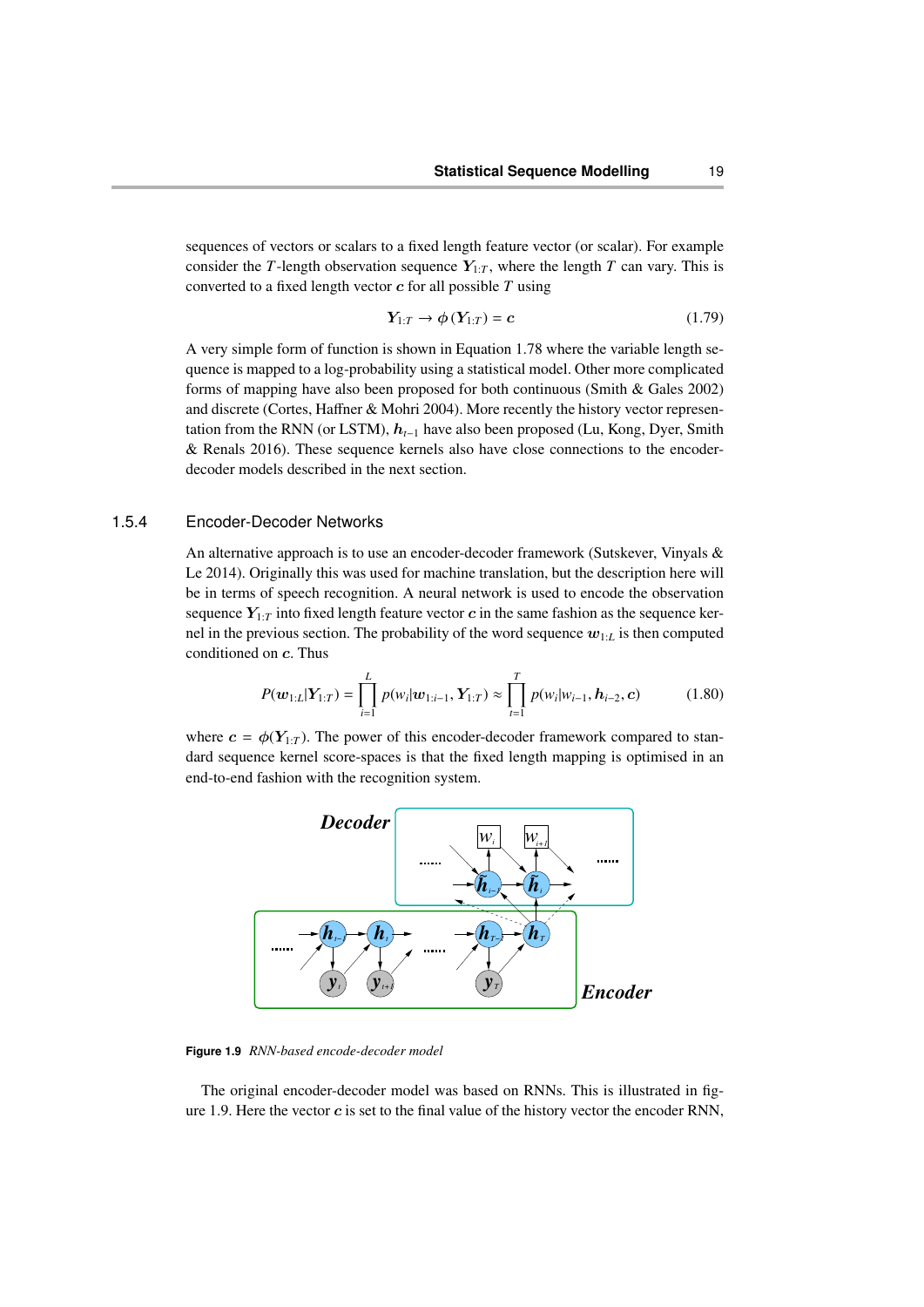$h_T$ . An RNN is also used as the decoder for the word-sequence. Thus

$$
P(\boldsymbol{w}_{1:L}|\boldsymbol{Y}_{1:T}) \approx \prod_{i=1}^{L} P(w_i|\boldsymbol{w}_{1:i-1},\boldsymbol{h}_T) \approx \prod_{i=1}^{L} P(w_i|\tilde{\boldsymbol{h}}_{i-1},\boldsymbol{h}_T)
$$
(1.81)

Though it is possible to use this form of model for speech recognition there is significant loss of information by encoding the complete observation sequence into a single vector. A more powerful form of model is based on

$$
P(\boldsymbol{w}_{1:L}|\boldsymbol{Y}_{1:T}) = \prod_{i=1}^{L} p(w_i|\boldsymbol{w}_{1:i-1}, \boldsymbol{Y}_{1:T}) \approx \prod_{t=1}^{T} p(w_i|\tilde{\boldsymbol{h}}_{i-1}, \boldsymbol{c}_i)
$$
(1.82)

where the complete set of feature history vectors  $H_{1:T} = \{h_1, \ldots, h_T\}$  is used,

$$
c_i = \phi(w_{1:i-1}, Y_{1:T}) = \phi(\tilde{h}_{i-1}, H_{1:T})
$$
\n(1.83)

Attention-based approaches of this form have been used for speech recognition (Chorowski, Bahdanau, Serdyuk, Cho & Bengio 2015)

$$
c_i = \sum_{\tau=1}^T \alpha_{i\tau} h_{\tau}; \quad \alpha_{i\tau} = \frac{\exp(e_{i\tau})}{\sum_{j=1}^L \exp(e_{ij})}, \quad e_{i\tau} = f^e\left(\tilde{h}_{i-1}, h_{\tau}\right)
$$
(1.84)

One issue that has been observed with these forms of model is that the attention can drift in a non-causal (left-to-right) fashion.

## **1.6 Probability Distributions over Sequences**

A general problem, applicable to other research areas, is how to obtain a distribution over a variable length sequence of observations. It is necessary to be able to generate samples from sequences whose length has never been seen in the training data. Distributions over the data have already been described in section 1.3. Take the example of an RNN generative model. Here

$$
p(\mathbf{Y}_{1:T}) = \prod_{t=1}^{T} p(\mathbf{y}_t | \mathbf{Y}_{1:t-1}) \approx p(\mathbf{y}_1) \prod_{t=2}^{T} p(\mathbf{y}_t | \mathbf{h}_{t-1})
$$
(1.85)

where

$$
\boldsymbol{h}_t = \boldsymbol{f}(\boldsymbol{y}_t, \boldsymbol{h}_{t-1}) \tag{1.86}
$$

Generating an sequence from length *T* from this distribution simply requires generating an initial sample from  $p(y_1)$  and then recursively generating samples. Usually Gaussian distributions for continuous variables, and multinomial distributions for discrete variables, are used for th form of the distributions. Extensions of this form of model, bidirectional models and latent variable models, are also described in section 1.3.

One issue that can arise from simply relying on the history vector from the RNN, h*t*−1, to contain all the necessary information from the complete back-history of samples Y1:*t*−1. In practice this is not always possible. This section discusses the general issue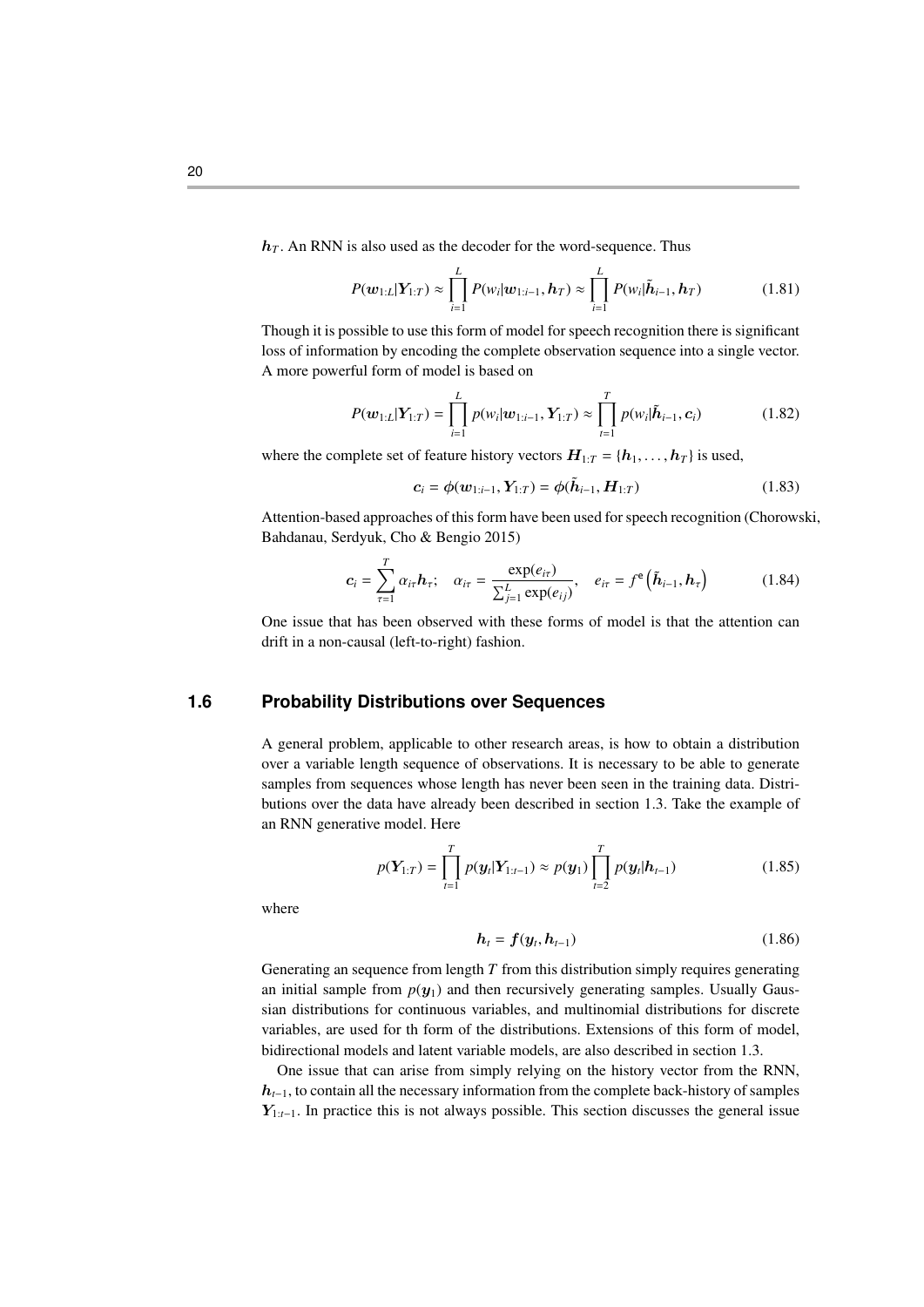of distributions for variable length sequences, and the use of the product of experts framework (Hinton 1999) to address this problem.

#### 1.6.1 Product of Experts

In the product of experts framework for sequence data the temporal structure of the data is modelled by a set of experts. The overall distribution of a *T*-length sequence can then be expressed in terms of the product of the information from all the experts. Thus

$$
p(\mathbf{Y}_{1:T}) = \frac{1}{Z} \left( \prod_{e=1}^{E} p(\mathcal{F}^{(e)}(\mathbf{Y}_{1:T}))^{a^{(e)}} \right)
$$
(1.87)

or expressed as a log-probability

$$
\log(p(Y_{1:T})) = -\log(Z) + \sum_{e=1}^{E} \alpha^{(e)} \log(p(\mathcal{F}^{(e)}(Y_{1:T})))
$$
\n(1.88)

Here  $\mathcal{F}_e(Y_{1:T})$  is the feature functions associated with an expert that yields a value from the observation sequence  $Y_{1:T}$ . The challenge is to enable the distributions to be obtained for any value of *T*, the core issue in sequence modelling. As sequences are being dealt with there is additional flexibility in the nature of the experts compared to non-sequence, static, tasks. The experts can be split into two distinct groups

- **•** fixed-length sub-sequence,  $\mathcal{F}_{f}^{(e)}(Y_{t-N_e:t+N_e})$ . This may include information about the current value, local gradient and acceleration;
- attributes of the complete sequence,  $\mathcal{F}_{s}^{(e)}(Y_{1:T})$ . The most common example of this is the use of global variance.

In both cases it is possible to model any arbitrary length sequence, though the approaches to handling variable length data is very different. Now <sup>12</sup>

$$
\log(p(\mathbf{Y}_{1:T})) = (1.89)
$$
  
- $T \log(Z) + \sum_{t=1}^{T} \sum_{e=1}^{E_{\text{f}}} \alpha_{\text{f}}^{(e)} \log(p(\mathcal{F}_{\text{f}}^{(e)}(\mathbf{Y}_{t-N_e:t+N_e}))) + \sum_{e=1}^{E_{\text{s}}} \alpha_{\text{s}}^{(e)} \log(p(\mathcal{F}_{\text{s}}^{(e)}(\mathbf{Y}_{1:T})))$ 

As with standard statistical modelling approaches training and inference needs to be considered. There are two approaches to training the models. First each of the experts is separately trained and only combined at the end to yield the final distribution. This simplifies the training problem as the normalisation term *Z* is not considered during training. Additionally at synthesis time where either a sample sequence, or the mean sequence is used it is not needed. The second approach is to optimise the likelihood of the set of experts generating the training data. These two approaches will be discussed in more detail in section 1.7.

<sup>&</sup>lt;sup>12</sup> For simplicity of notation "end-effects" are being ignored here so that the summation is not a function of the maximum span of all the experts. The span is also specified as symmetric.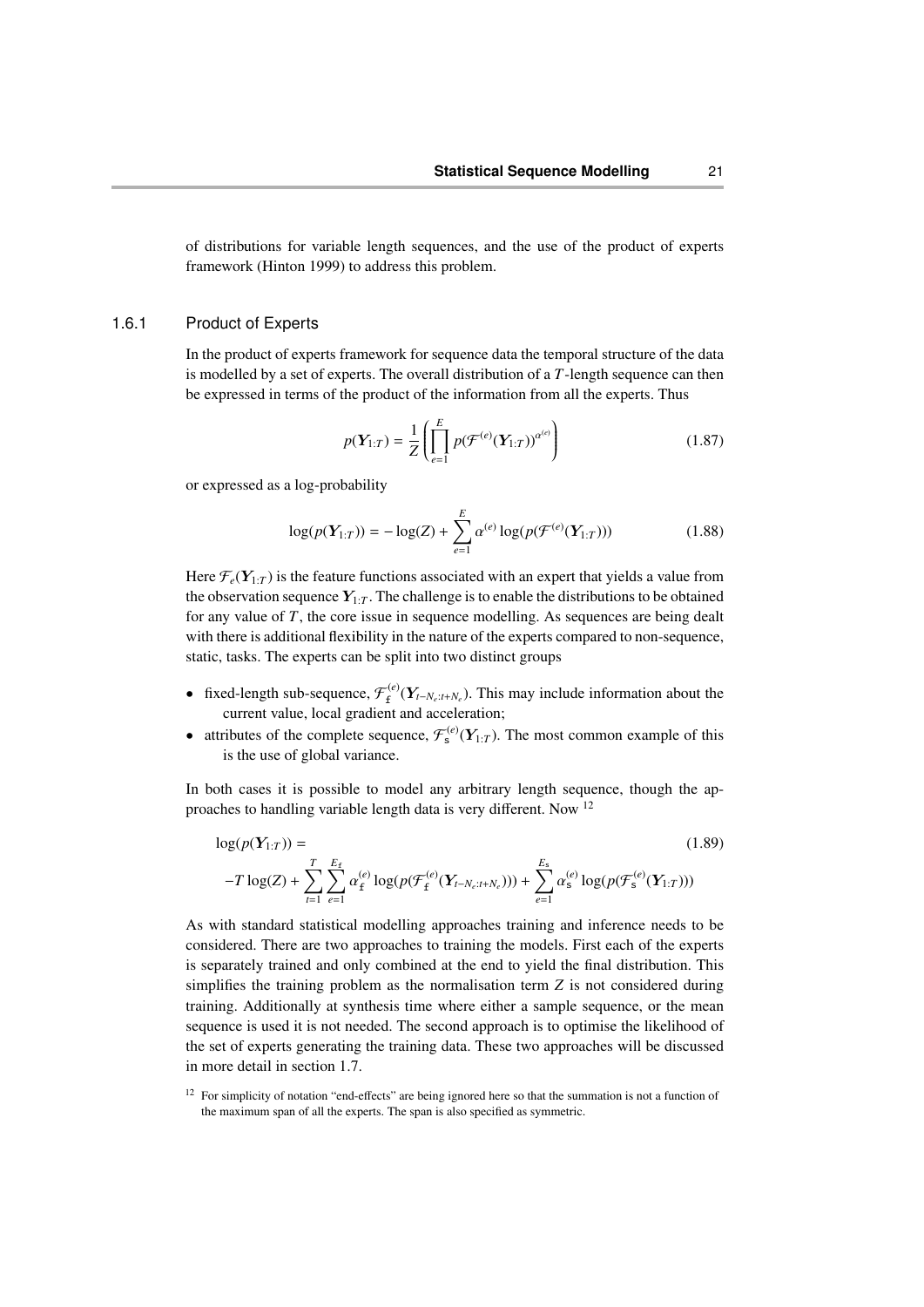## 1.6.2 Gaussian Experts and Linear Feature Functions

The general product of experts system described above has not discussed the form of the expert distribution, or the nature of the expert. The simplest approach is to restrict the experts to all be Gaussian acting on a fixed-length sub-sequence, and the feature functions to be linear (Zen et al. 2012). In this situation it is possible to define a linear transformation  $A^{(e)}$  for each expert  $e$ , such that for a particular expert  $e$ 

$$
\mathcal{F}_{\mathbf{f}}^{(e)}(\mathbf{Y}_{t-N_e:t+N_e}) = \mathbf{a}^{(e)\mathsf{T}}\begin{bmatrix} \mathbf{y}_{t-N_e} \\ \vdots \\ \mathbf{y}_{t+N_e} \end{bmatrix} = \mathbf{a}^{(e)\mathsf{T}} \mathbf{y}_t^{(e)} \sim \mathcal{N}(\mu^{(e)}, \sigma^{(e)2})
$$
(1.90)

Using this form of representation it is possible to define for a *T*-length sequence a mean vector,  $\overline{\mu}_T$ , covariance matrix,  $\Sigma_T$ , and transformation matrix,  $\mathbf{A}_T$ . For example if  $N_e = 1$  (so  $y_t^{(1)} = y_t^{(2)} = y_t^{(e)}$ ) <sup>13</sup> for two experts and three, *d*-dimensional, observations (with zero padding),  $\mathbf{0}^d$  indicates a *d*-length *row* vector of zeros,

$$
\begin{bmatrix}\n\mathbf{a}^{(1)\intercal} & \mathbf{0}^{3d} & \mathbf{0}^{3d} \\
\mathbf{a}^{(2)\intercal} & \mathbf{0}^{3d} & \mathbf{0}^{3d} \\
\mathbf{0}^{3d} & \mathbf{a}^{(2)\intercal} & \mathbf{0}^{3d} \\
\mathbf{0}^{3d} & \mathbf{a}^{(2)\intercal} & \mathbf{0}^{3d} \\
\mathbf{0}^{3d} & \mathbf{0}^{3d} & \mathbf{a}^{(1)\intercal}\n\end{bmatrix}\n\begin{bmatrix}\ny_{\perp}^{(e)} \\
y_{\perp}^{(e)} \\
y_{\perp}^{(e)} \\
\mathbf{0}^{d}\n\end{bmatrix}\n=\n\begin{bmatrix}\n\mathbf{a}^{(1)\intercal} & \mathbf{0}^{d} & \mathbf{0}^{d} \\
\mathbf{a}^{(2)\intercal} & \mathbf{0}^{d} & \mathbf{0}^{d} \\
\mathbf{0}^{d} & \mathbf{a}^{(2)\intercal} & \mathbf{0}^{d} \\
\mathbf{0}^{d} & \mathbf{0}^{d} & \mathbf{a}^{(1)\intercal}\n\end{bmatrix}\n\begin{bmatrix}\n\mathbf{0} \\
\mathbf{y}_{1} \\
\mathbf{y}_{2} \\
\mathbf{y}_{3} \\
\mathbf{0}^{d}\n\end{bmatrix}\n=\n\overline{\mathbf{A}_{3}}\n\begin{bmatrix}\n\mathbf{0} \\
\mathbf{y}_{1} \\
\mathbf{y}_{2} \\
\mathbf{y}_{3} \\
\mathbf{0}^{d}\n\end{bmatrix} = \overline{\mathbf{A}_{3}}\n\begin{bmatrix}\n\mathbf{0} \\
\mathbf{y}_{1} \\
\mathbf{y}_{2} \\
\mathbf{y}_{3} \\
\mathbf{0}^{d}\n\end{bmatrix}.
$$
\n(1.91)

The distribution for this transformed data can be expressed as

$$
\overline{A}_{3}\left[\begin{array}{c} \mathbf{0} \\ \mathbf{y}_{1} \\ \mathbf{y}_{2} \\ \mathbf{y}_{3} \\ \mathbf{0} \end{array}\right] \sim \mathcal{N}\left[\begin{array}{c} \mu^{(1)} \\ \mu^{(2)} \\ \mu^{(1)} \\ \mu^{(2)} \\ \mu^{(2)} \end{array}\right],\left[\begin{array}{cccccc} \sigma^{(1)2} & 0 & 0 & 0 & 0 & 0 \\ 0 & \sigma^{(2)2} & 0 & 0 & 0 & 0 \\ 0 & 0 & \sigma^{(1)2} & 0 & 0 & 0 \\ 0 & 0 & 0 & \sigma^{(2)2} & 0 & 0 \\ 0 & 0 & 0 & 0 & \sigma^{(1)2} & 0 \\ 0 & 0 & 0 & 0 & 0 & \sigma^{(2)2} \end{array}\right]\right] = \mathcal{N}\left(\overline{\mu}_{3}, \overline{\Sigma}_{3}\right) (1.92)
$$

As the overall "transformed" sequence distribution is Gaussian, and the relationship of the original sequence to the transformed sequence is linear, it can be shown that the resulting distribution of the original sequence is Gaussian. This distribution can be expressed in the following form for a general *T* length sequence

$$
p(\boldsymbol{Y}_{1:T}) = \mathcal{N}\left(\boldsymbol{Y}_{1:T}; \left(\overline{\mathbf{A}}_T^{\top} \overline{\boldsymbol{\Sigma}}_T^{-1} \overline{\mathbf{A}}_T\right) \overline{\mathbf{A}}_T^{\top} \overline{\boldsymbol{\mu}}_T, \left(\overline{\mathbf{A}}_T^{\top} \overline{\boldsymbol{\Sigma}}_T^{-1} \overline{\mathbf{A}}_T\right)^{-1}\right) \tag{1.93}
$$

Thus the effective mean,  $\tilde{\mu}_T$ , and covariance matrix,  $\tilde{\Sigma}_T$  of the complete *T*-length observation sequence may be expressed as

$$
\tilde{\mu}_T = \tilde{\Sigma}_T \overline{A}_T^{\top} \overline{\mu}_T, \qquad \tilde{\Sigma}_T = \left( \overline{A}_T \overline{\Sigma}_T \overline{A}_T^{\top} \right)^{-1}
$$
\n(1.94)

So the distribution depends on both the parameters of the experts and the length of the observation sequence. For long sequences this inversion process can become computationally expensive.

It is sometimes useful to relax the restriction of only extracting linear transformations

<sup>&</sup>lt;sup>13</sup> This is not a restriction as it is possible to specify  $N_e$  to be the maximum sub-sequence length.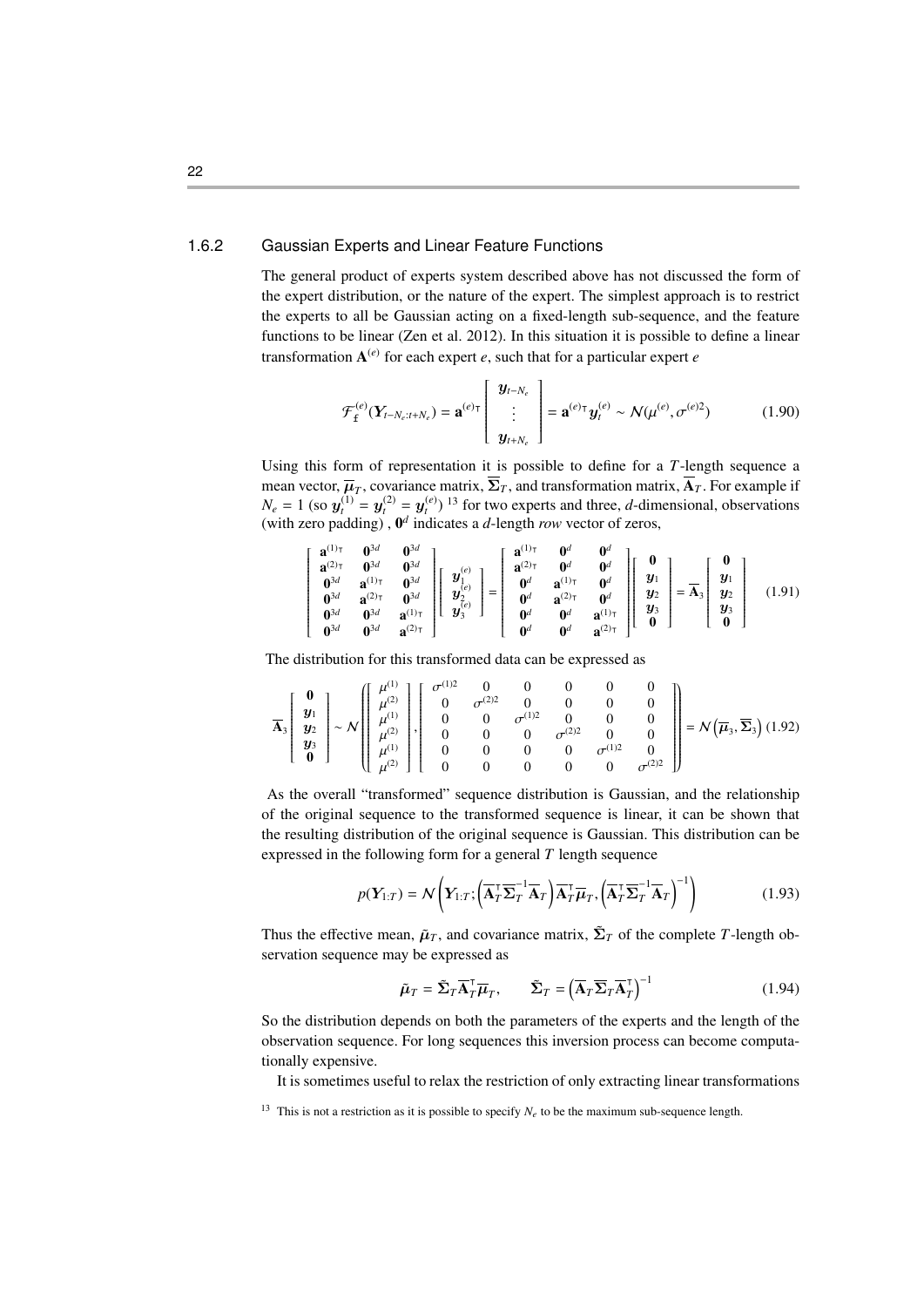of sub-sequences for the experts. One example often used for speech synthesis is the global variance expert (Toda & Tokuda 2007). Here the variance of each dimension, *i*, of the observation sequence is extracted as a feature

$$
\mathcal{F}_{\text{gvi}}(\mathbf{Y}_{1:T}) = \sigma_{\text{gvi}}^2 = \sum_{t=1}^{T} (y_{ti} - \mu_{\text{gvi}})^2
$$
 (1.95)

where  $\mu_{\text{gvi}}$  is the mean of dimension *i* of the observation sequence. It may also be useful<br>not to limit the form of the distribution to be Gaussian. In these cases it is not trivial to not to limit the form of the distribution to be Gaussian. In these cases it is not trivial to optimise the model parameters. To address this contrastive divergence based approached can be used (Zen et al. 2012) to train the model parameters.

# **1.7 Training Criteria and Loss Functions**

One of the interesting aspects of sequence-to-sequence models is the nature of the training criterion. Here, only supervised training will be discussed. Extensions to lightlysupervised, semi-supervised and unsupervised are also possible (Lamel, Gauvain & Adda 2002). Only give a top-level description of the criterion will be give. The details of the optimisation approaches, and issues will be discussed elsewhere. The general expression for training is

$$
\hat{\lambda} = \arg \max_{\lambda} \{ \mathcal{F}(\lambda; \mathcal{D}) \}
$$
\n(1.96)

where for *n* utterances of supervised data

$$
\mathcal{D} = \left\{ \left( \mathbf{Y}_{1:T^{(1)}}^{(1)}, \mathbf{w}_{1:L^{(1)}}^{(1)} \right), \ldots, \left( \mathbf{Y}_{1:T^{(n)}}^{(n)}, \mathbf{w}_{1:L^{(n)}}^{(n)} \right) \right\}
$$
(1.97)

The *de facto* standard approach for training systems is to use maximum likelihood (ML). However this term has different meanings depending on where generative or discriminative models are being used:

• generative model: here the model parameters are tuned to maximise the joint probability

$$
\mathcal{F}_{\text{int}}(\lambda;\mathcal{D}) = \sum_{i=1}^{n} \log(p(\boldsymbol{w}_{1:L^{(i)}}^{(i)}, \boldsymbol{Y}_{1:T^{(i)}}^{(i)}; \lambda))
$$
(1.98)

More commonly the acoustic model is trained separately from the language model. Thus

$$
\mathcal{F}_{\mathfrak{m}1}(\lambda;\mathcal{D})=\sum_{i=1}^n \log(p(\boldsymbol{Y}_{1:T^{(i)}}^{(i)}|\boldsymbol{w}_{1:L^{(i)}}^{(i)};\lambda))
$$
(1.99)

• discriminative model: here the model parameters are optimised to maximise the probability of the word-sequence. To distinguish this form of optimisation from the generative, this is often referred to as the *Conditional Maximum Likelihood* (CML) training criterion (in speech recognition also referred to as Maximum Mutual Information (MMI) training (Bahl, Brown, de Souza & Mercer 1986)).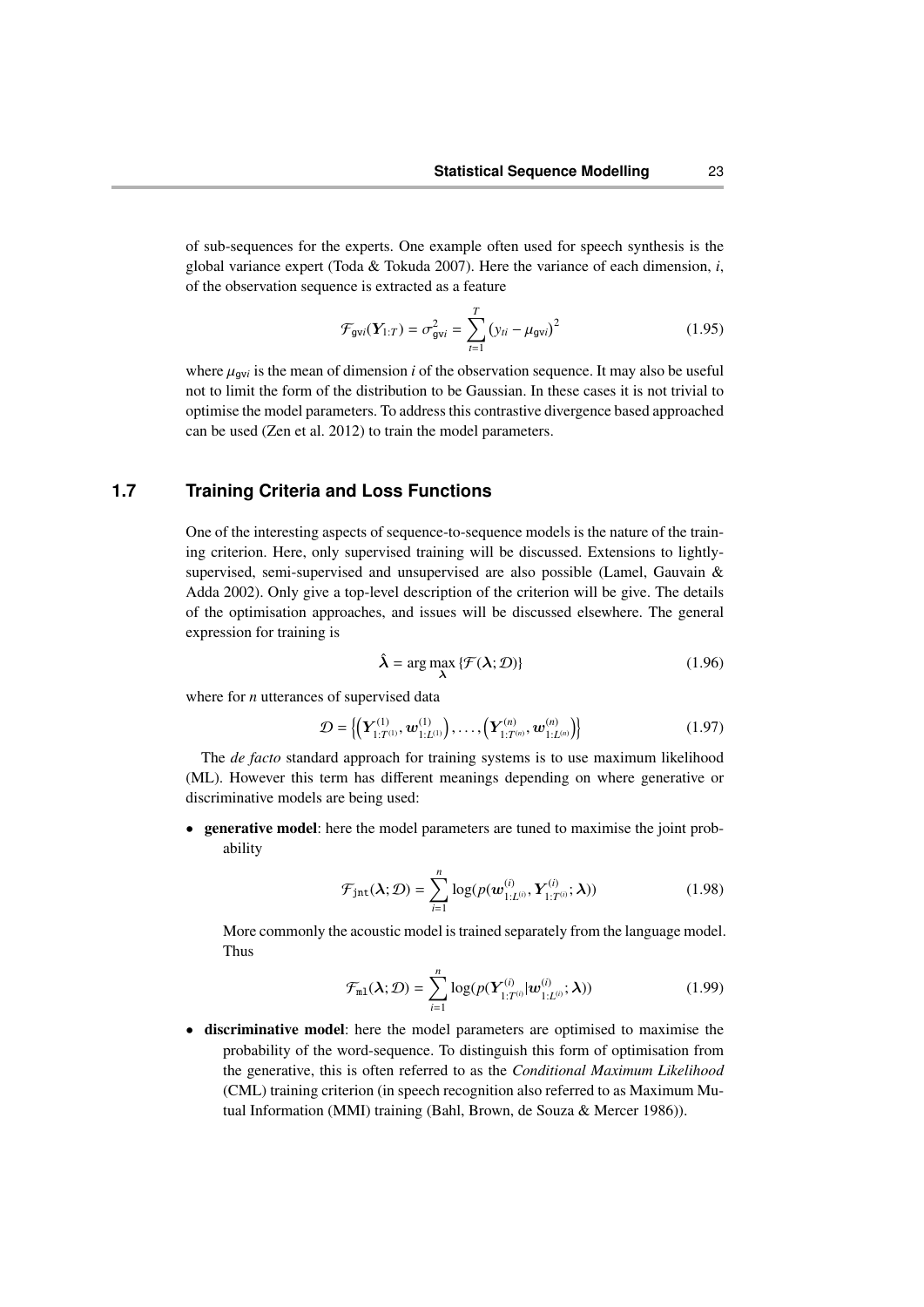$$
\mathcal{F}_{\text{cm1}}(\lambda; \mathcal{D}) = \sum_{i=1}^{n} \log(p(\boldsymbol{w}_{1:L^{(i)}}^{(i)} | \boldsymbol{Y}_{1:T^{(i)}}^{(i)}; \lambda)) \qquad (1.100)
$$

#### 1.7.1 Speech Recognition Criteria

Speech recognition is a classification task, usually based on Bayes' decision rule (repeating equation 1.8 for clarity)

$$
\hat{\boldsymbol{w}} = \arg\max_{\boldsymbol{w}} \{ P(\boldsymbol{w}|\boldsymbol{Y}_{1:T}; \boldsymbol{\lambda}) \} \tag{1.101}
$$

Discriminative models directly estimate the word posterior,  $P(w|Y_{1:T};\lambda)$ . For generative models this posterior is obtained from

$$
P(\mathbf{w}|\mathbf{Y}_{1:T};\boldsymbol{\lambda}) = \frac{1}{Z(\mathbf{Y}_{1:T})} p(\mathbf{Y}_{1:T}|\mathbf{w};\boldsymbol{\lambda}) P(\mathbf{w};\boldsymbol{\lambda})
$$
(1.102)

where *Z* is the normalisation term obtained by summing the joint distribution over all possible word sequences. Thus during recognition time both generative and discriminative models require the calculation of the word posterior.

Initially generative models were trained using maximum likelihood for both acoustic and language models. Later these generative models were trained using CML applying Bayes' rule to convert the joint distribution to a word posterior. For ASR other forms of discriminative criteria have also been examined. Note the sane criteria can be used for generative and discriminative models as both can represent the word posterior.

CML training is well motivated if the aim of the process is to obtain the system that is linked to sentence (word sequence) level performance. Given that speech processing task need to generate sub-sentence, and sub-word, models to handle the vast number of possible sentences. One alternative, popular approach in speech recognition, is to examine Minimum Bayes' Risk (MBR) training (Kaiser, Horvat & Kačič 2000, Povey & Woodland 2002, Byrne 2006, Gibson & Hain 2006). Here the models parameters are estimated by *minimising*

$$
\mathcal{F}_{\text{mbr}}(\boldsymbol{\lambda}) = \sum_{i=1}^{n} \sum_{\boldsymbol{w}} P(\boldsymbol{w} | \boldsymbol{Y}_{1:T^{(i)}}^{(i)}; \boldsymbol{\lambda}) \mathcal{L}(\boldsymbol{w}, \boldsymbol{w}_{1:L^{(i)}}^{(i)})
$$
(1.103)

where  $\mathcal{L}(w, w_{1:}^{(i)})$ <br>"hypothesis" Th  $\mathbf{u}_{1:L^{(i)}}^{(i)}$  is the *loss* between the reference word sequence,  $\mathbf{w}_{1:L^{(i)}}^{(i)}$  $\int_{1:L^{(i)}}^{(l)}$ , and the "hypothesis". The loss function can be measured at various levels. Common forms are, sentence, word, phone and state. This form of criterion, and related criteria such as Minimum Classification Error (MCE) (Juang & Katagiri 1992), have been applied to a range of speech recognition tasks.

An interesting modification to the standard forms of MBR training in speech recognition, is to consider the loss function at the frame level , referred to here as *minimum frame risk* (Zheng & Stolcke 2005). Here

$$
\mathcal{F}_{\text{mfr}}(\lambda) = \sum_{i=1}^{n} \sum_{\mathbf{w}} \sum_{\theta:|\theta|=T^{(i)}} P(\mathbf{w}|\theta; \lambda) P(\theta|Y_{1:T^{(i)}}^{(i)}; \lambda) \mathcal{L}(\theta, \hat{\theta}_{1:T^{(i)}}^{(i)})
$$
(1.104)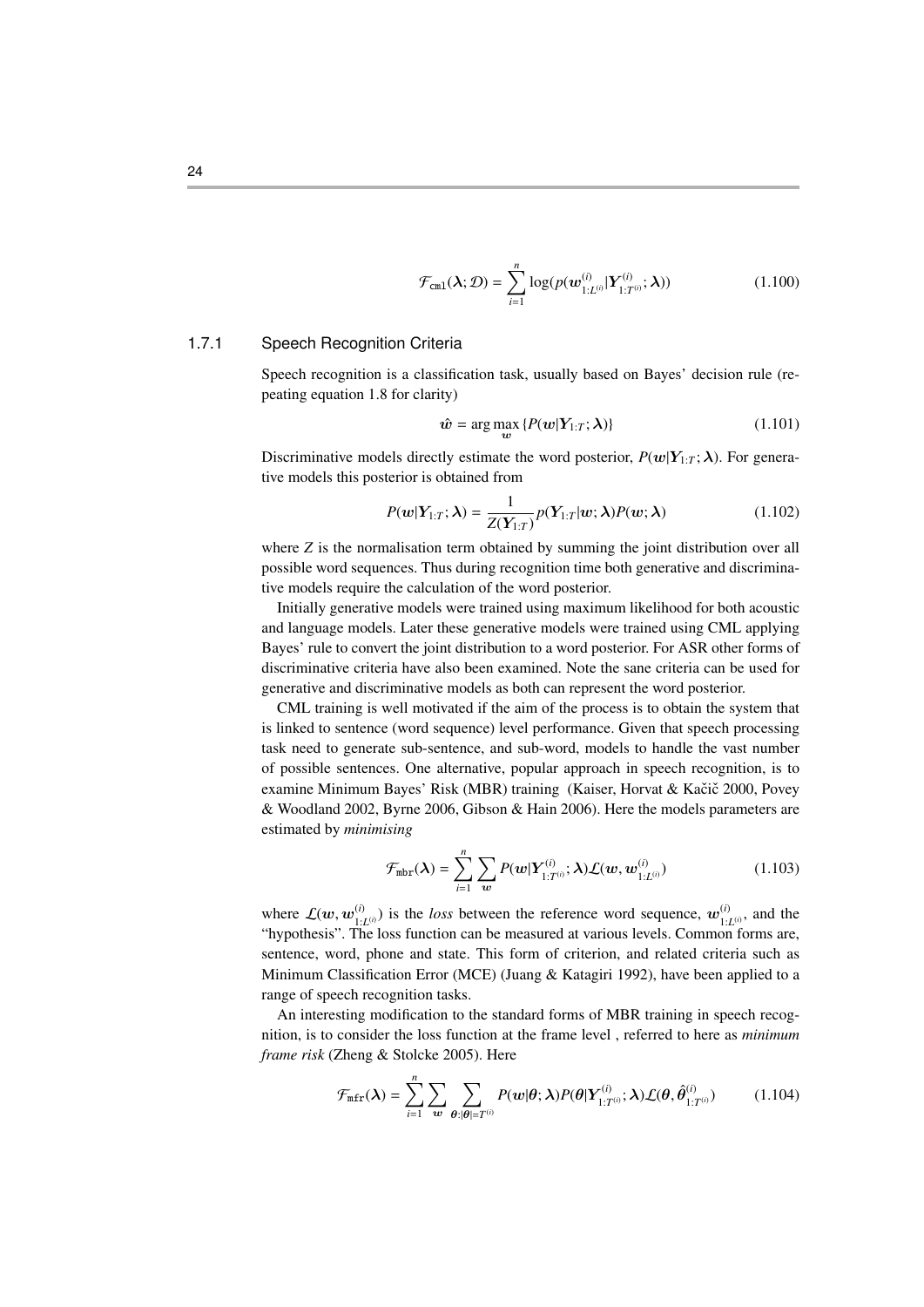where  $\hat{\theta}^{(i)}_{1}$  $\frac{1}{1:T^{(i)}}$  is the reference frame-level alignment. The loss at the frame can then be considered at various levels in the same fashion as standard Bayes' risk training.

The final class of criteria introduce a *margin* into the estimation process. One form that has been used for discriminative models is to *minimise* the following large-margin criterion (Sha & Saul 2007, Zhang & Gales 2012)

$$
\mathcal{F}_{1m}(\lambda) = \sum_{i=1}^{n} \max_{\mathbf{w} \neq \mathbf{w}_{1:L^{(i)}}^{(i)}} \left[ \mathcal{L}(\mathbf{w}, \mathbf{w}_{1:L^{(i)}}^{(i)}) - \log \left( \frac{P(\mathbf{w}_{1:L^{(i)}}^{(i)} | \mathbf{Y}_{1:T^{(i)}}^{(i)}; \lambda)}{P(\mathbf{w} | \mathbf{Y}_{1:T^{(i)}}^{(i)}; \lambda)} \right) \right]
$$
(1.105)

One of the interesting aspects of this criterion is that the normalisation term, that usually impacts the training, is not part of the criterion. The posterior ratio means that it is cancelled from numerator and denominator. When a log-linear model used, and only the best state or phone sequence taken into account, this yields a Structured Support Vector Machine (SSVM) (Tsochantaridis, Joachims, Hofmann & Altun 2005).

#### 1.7.2 Speech Synthesis Criteria

Speech synthesis is a regression process, generative in nature. Repeating equation 1.12

$$
\hat{\boldsymbol{Y}} = \arg \max_{\boldsymbol{Y}} \{ p(\boldsymbol{Y}|\boldsymbol{w}_{1:L}; \boldsymbol{\lambda}) \} \tag{1.106}
$$

This ties in closely with the standard ML criterion for generative models. If multiple experts are used to generate smooth trajectories, then the following criterion is maximised

$$
\mathcal{F}_{\text{ml}}(\boldsymbol{\lambda}) = \arg \max_{\boldsymbol{\lambda}} \left\{ \sum_{i=1}^{n} \log \left( p \left( \left| \begin{array}{c} \mathcal{F}_{1}(\boldsymbol{Y}_{1:T^{(i)}}^{(i)} | \boldsymbol{w}_{1:L^{(i)}}^{(i)}) \\ \vdots \\ \mathcal{F}_{E}(\boldsymbol{Y}_{1:T^{(i)}}^{(i)} | \boldsymbol{w}_{1:L^{(i)}}^{(i)}) \end{array} \right| ; \boldsymbol{\lambda} \right) \right) \right\}
$$
(1.107)

where  $\lambda$  comprises the parameters for the complete set of  $E$  experts. This maximises the likelihood of each of the individual experts rather than the generated trajectories.

An alternative approach is based on the trajectories generated by the experts. The first option, similar to ML training, is to find the parameters of the experts that maximise the likelihood of complete trajectory (Zen et al. 2007).

$$
\mathcal{F}_{\text{traj}}(\boldsymbol{\lambda}) = \arg \max_{\boldsymbol{\lambda}} \left\{ \sum_{i=1}^{n} \log \left( p\left( \boldsymbol{Y}_{1:T^{(i)}}^{(i)} | \boldsymbol{w}_{1:L^{(i)}}^{(i)}; \boldsymbol{\lambda} \right) \right) \right\}
$$
(1.108)

This is the criterion related to the trajectory model, Figure 1.4. A second criterion is based on the "difference" between the trajectory generated by the model and the training data trajectory (Wu & Wang 2006). Here

$$
\mathcal{F}_{\text{mge}}(\boldsymbol{\lambda}) = \arg \max_{\boldsymbol{\lambda}} \left\{ \sum_{i=1}^{n} \sum_{t=1}^{T^{(i)}} \mathcal{D}(\boldsymbol{y}_t, \hat{\boldsymbol{y}}_t) \right\} \tag{1.109}
$$

where  $\mathcal{D}(\mathbf{y}_t, \hat{\mathbf{y}}_t)$  is a frame-level distance, generation error, between the observation at time instance t at and the MI generated trajectory  $\hat{\mathbf{y}}_t$ . When the frame level distance time instance *t*,  $y_t$ , and the ML-generated trajectory  $\hat{y}_t$ . When the frame-level distance measure is euclidean then this is related to the trajectory model, with the constraint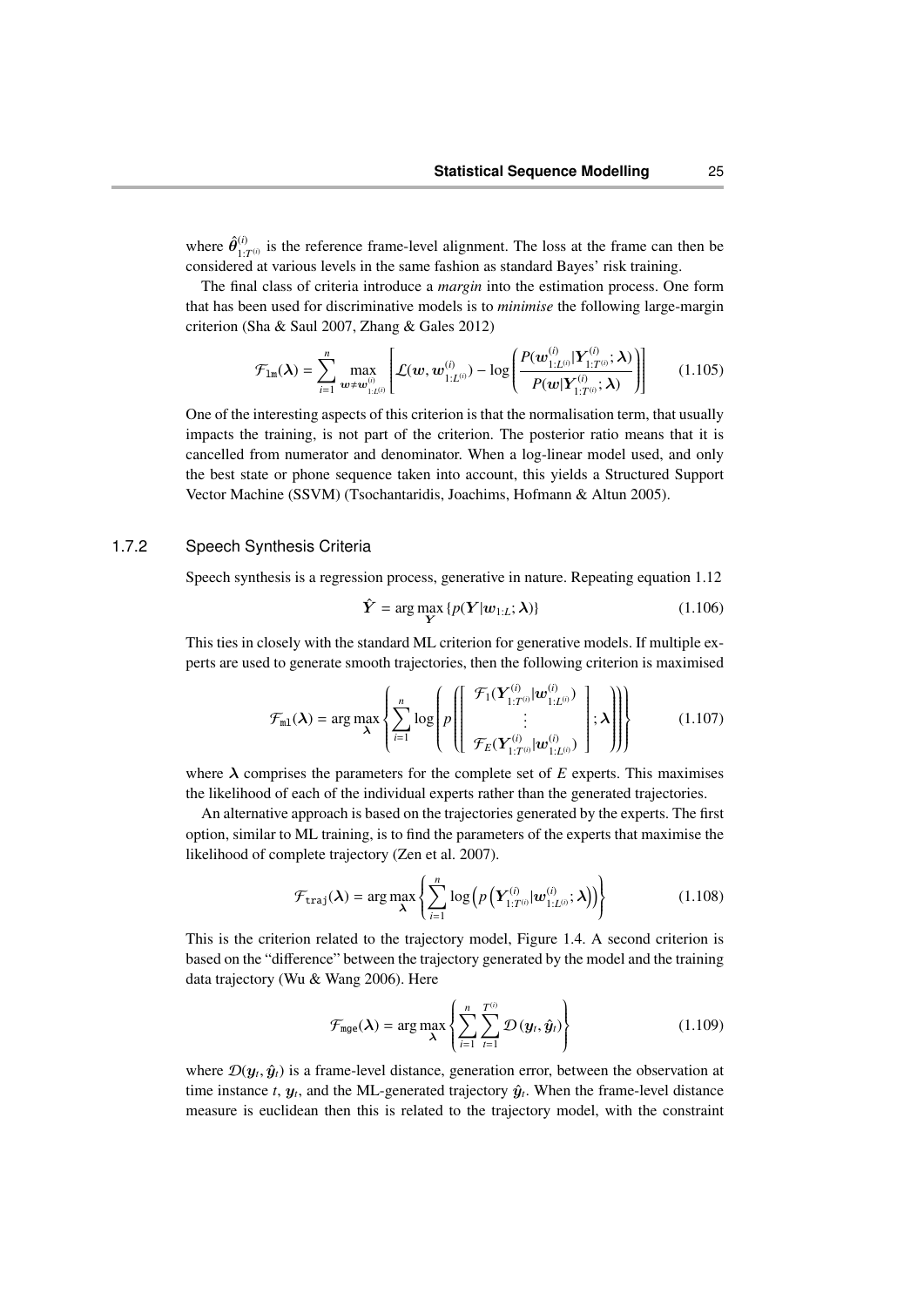that the variance of the trajectory is an identity matrix. However this form of criterion has significant flexibility in terms of the distance being used, allowing for example perceptual based weighting to be included.

One important difference between the trajectory criterion and the generation error is in the handling of the alignment, duration, model  $p(\theta_{1:T} | w_{1:L})$ . For the MGE criterion "reference" durations need to be used as the sequences need to be time-aligned <sup>14</sup>. The alignment model training is not integrated with the expert parameter training. Conversely for the trajectory criterion an integrated approach can be adopted.

# **1.8 Summary**

This report has briefly reviewed sequence modelling in general and more specifically sequence-to-sequence modelling. Both generative and discriminative forms of sequenceto-sequence models are described. Central to many of these are conditional independence assumptions that allow variable length sequences to be efficiently modelled. Additionally other forms of model, incorporating deep-learning approaches are described. Finally forms of distribution over sequences are described, as well as various forms of speech recognition and synthesis criteria.

<sup>&</sup>lt;sup>14</sup> More generally sequence kernels could be used.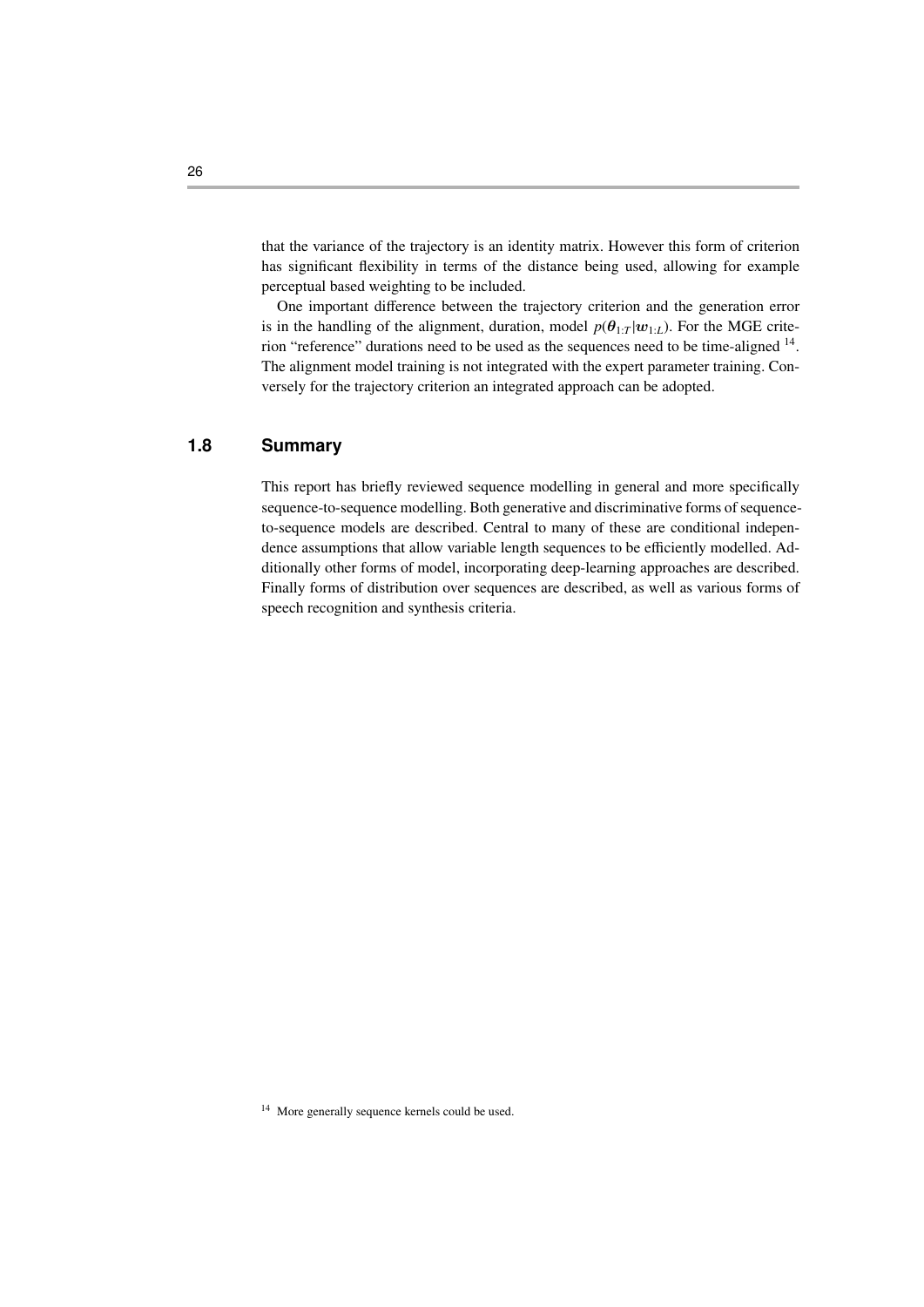#### **Notes**

## **Bibliography**

- Bahl, L. R., Brown, P. F., de Souza, P. V. & Mercer, R. L. (1986), Maximum mutual information estimation of hidden markov model parameters for speech recognition, *in* 'Proceedings of IEEE international conference on acoustics, speech, and signal processing', Tokyo, Japan, pp. 49–52.
- Bengio, Y., Ducharme, R., Vincent, P. & Jauvin, C. (2003), 'A neural probabilistic language model', *journal of machine learning research* 3(Feb), 1137–1155.
- Bisani, M. & Ney, H. (2008), 'Joint–sequence models for grapheme–to–phoneme conversion', *Speech Comm.* 50(5), 434–451.
- Bishop, C. (1994), Mixture density networks, *in* 'Tech. Rep. NCRG/94/004, Neural Computing Research Group, Aston University'.
- Bishop, C. M. (2006), *Pattern Recognition and Machine Learning*, Springer Verlag.
- Bourlard, H. & Morgan, N. (1994), *Connectionist Speech Recognition: A Hybrid Approach*, Kluwer Academic Publishers.
- Byrne, W. J. (2006), 'Minimum bayes risk estimation and decoding in large vocabulary continuous speech recognition', *IEICE Transactions on Information and Systems: Special Issue on Statistical Modelling for Speech Recognition* E89-D(3), 900–907.
- Chen, X., Liu, X., Wang, Y., Gales, M. J. & Woodland, P. C. (2016), 'Efficient training and evaluation of recurrent neural network language models for automatic speech recognition', *IEEE*/*ACM Transactions on Audio, Speech, and Language Processing* 24(11), 2146–2157.
- Chorowski, J. K., Bahdanau, D., Serdyuk, D., Cho, K. & Bengio, Y. (2015), Attention-based models for speech recognition, *in* 'Advances in Neural Information Processing Systems', pp. 577– 585.
- Chung, J., Gulcehre, C., Cho, K. & Bengio, Y. (2014), 'Empirical evaluation of gated recurrent neural networks on sequence modeling', *arXiv* .
- Chung, J., Kastner, K., Dinh, L., Goel, K., Courville, A. C. & Bengio, Y. (2015), 'A recurrent latent variable model for sequential data', *arXiv* abs/1506.02216.
- Cortes, C., Haffner, P. & Mohri, M. (2004), 'Rational kernels: Theory and algorithms', *Journal of Machine Learning Research* 5, 1035–1062.
- Gales, M. J. F., Watanabe, S. & Fosler-Lussier, E. (2012), 'Structured discriminative models for speech recognition: An overview', *IEEE Signal Process. Mag.* 29(6), 70–81.
- Gales, M. J. F. & Young, S. J. (2007), 'The application of hidden Markov models in speech recognition', *Foundations and Trends in Signal Processing* 1(3), 195–304.
- Gibson, M. & Hain, T. (2006), Hypothesis spaces for minimum bayes risk training in large vocabulary speech recognition., *in* 'Interspeech', Vol. 6, pp. 2406–2409.
- Graves, A. (2012), 'Sequence transduction with recurrent neural networks', *arXiv preprint arXiv:1211.3711* .
- Graves, A., Fernandez, S., Gomez, F. & Schmidhuber, J. (2006), Connectionist temporal classifi- ´ cation: labelling unsegmented sequence data with recurrent neural networks, *in* 'Proc. ICML', ACM, pp. 369–376.
- Hinton, G., Deng, L., Yu, D., Dahl, G. E., Mohamed, A., Jaitly, N., Senior, A., Vanhoucke, V., Nguyen, P., Sainath, T. N. & Kingsbury, B. (2012), 'Deep neural networks for acoustic modeling in speech recognition', *IEEE Signal Processing Magazine* 29(6), 82–97.
- Hinton, G. E. (1999), Products of experts, *in* 'Proceedings of the Ninth International Conference on Artificial Neural Networks (ICANN 99)', pp. 1–6.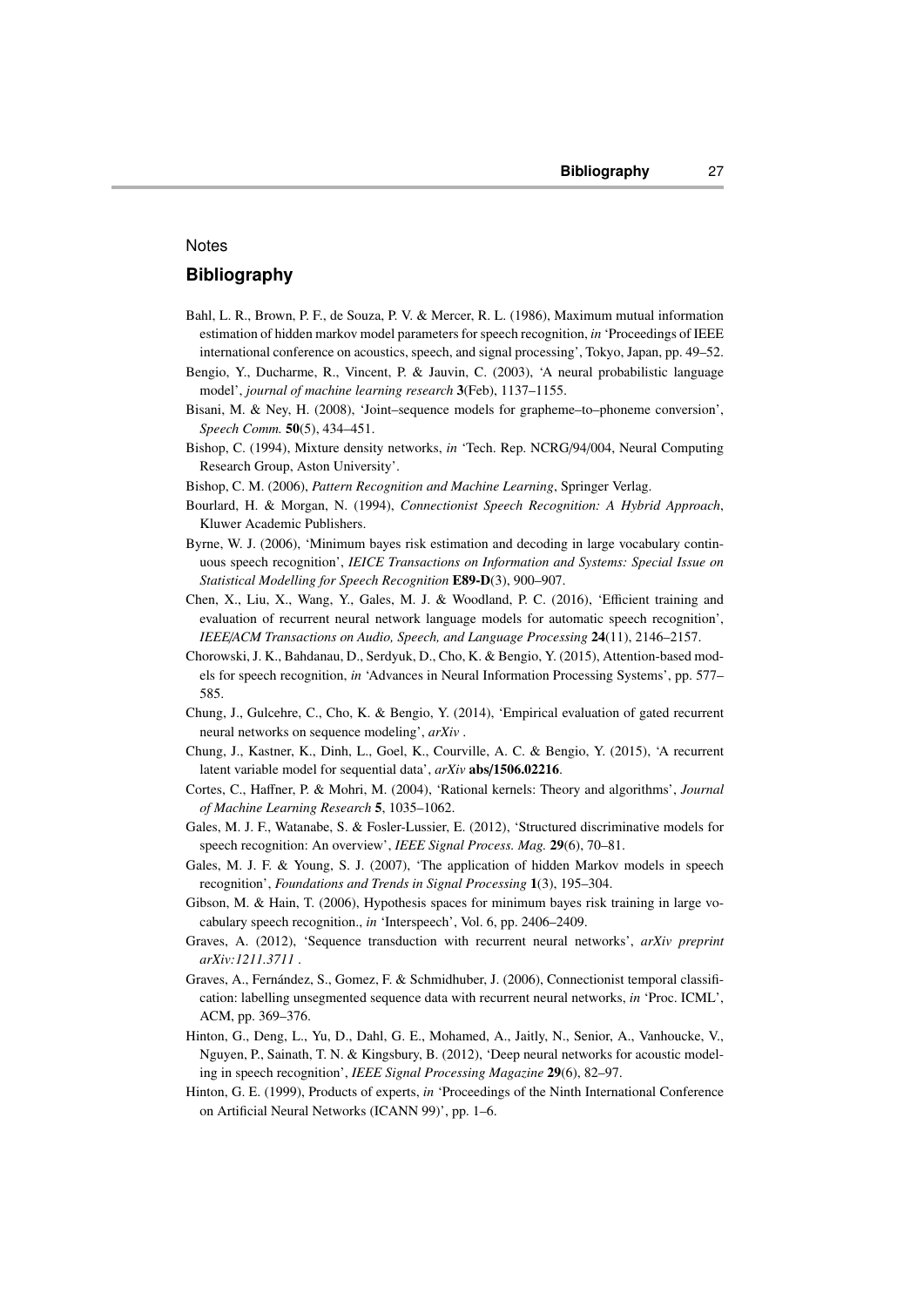- Hochreiter, S. & Schmidhuber, J. (1997), 'Long short-term memory', *Neural Comput.* 9(8), 1735– 1780.
- Irie, K., Tüske, Z., Alkhouli, T., Schlüter, R. & Ney, H. (2016), 'LSTM, GRU, highway and a bit of attention: an empirical overview for language modeling in speech recognition', *Proc. Interspeech* .
- Juang, B.-H. & Katagiri, S. (1992), 'Discriminative learning for minimum error classification', *IEEE Transactions on Signal Processing* .
- Kaiser, J., Horvat, B. & Kačič, Z. (2000), A novel loss function for the overall risk criterion based discriminative training of hmm models, *in* 'Proceedings of the sixth international conference on spoken language processing', Vol. 2, Beijing, China, pp. 887–890.
- Kuo, H.-K. & Gao, Y. (2006), 'Maximum entropy direct models for speech recognition', *IEEE*/*ACM Trans. Audio, Speech, Language Process.* .
- Lamel, L., Gauvain, J.-L. & Adda, G. (2002), 'Lightly supervised and unsupervised acoustic model training', *Computer Speech* & *Language* 16(1), 115–129.
- Lauritzen, S. L. (1996), *Graphical models*, Vol. 17, Clarendon Press.
- Liu, X., Chen, X., Wang, Y., Gales, M. J. & Woodland, P. C. (2016), 'Two efficient lattice rescoring methods using recurrent neural network language models', *IEEE*/*ACM Transactions on Audio, Speech and Language Processing (TASLP)* 24(8), 1438–1449.
- Lu, L., Kong, L., Dyer, C., Smith, N. A. & Renals, S. (2016), 'Segmental recurrent neural networks for end-to-end speech recognition', *arXiv preprint arXiv:1603.00223* .
- Mikolov, T., Karafiát, M., Burget, L., Cernocky, J. & Khudanpur, S. (2010), Recurrent neural network based language model., *in* 'Interspeech', Vol. 2, p. 3.
- Povey, D. & Woodland, P. C. (2002), Minimum phone error and I-smoothing for improved discriminative training, *in* 'Proceedings of IEEE international conference on acoustics, speech, and signal processing', pp. I–105–I–108.
- Robinson, T. & Fallside, F. (1991), 'A recurrent error propagation network speech recognition system', *Computer Speech* & *Language* 5(3), 259–274.
- Rosti, A.-V. I. & Gales, M. J. (2001), 'Generalised linear Gaussian models'.
- Roweiss, S. & Ghahramani, Z. (1999), 'A unifying view of linear Gaussian models', *Neural Comput.* 11, 305–345.
- Schuster, M. & Paliwal, K. K. (1997), 'Bidirectional recurrent neural networks', *IEEE Trans. Signal Process.* 45(11), 2673–2681.
- Sha, F. & Saul, L. K. (2007), Large margin hidden markov models for automatic speech recognition, *in* B. Schölkopf, J. Platt & T. Hofmann, eds, 'Advances in Neural Information Processing Systems 19', MIT Press, pp. 1249–1256.
- Smith, N. & Gales, M. (2002), 'Speech recognition using svms', *Advances in neural information processing systems* 2, 1197–1204.
- Sutskever, I., Vinyals, O. & Le, Q. V. (2014), Sequence to sequence learning with neural networks, *in* 'Advances in neural information processing systems', pp. 3104–3112.
- Toda, T. & Tokuda, K. (2007), 'A speech parameter generation algorithm considering global variance for HMM-based speech synthesis', *IEICE T. Inf. Syst.* 90(5), 816–824.
- Tsochantaridis, I., Joachims, T., Hofmann, T. & Altun, Y. (2005), 'Large margin methods for structured and interdependent output variables', *Journal of machine learning research* 6(Sep), 1453–1484.
- Viterbi, A. (1967), 'Error bounds for convolutional codes and an asymptotically optimum decoding algorithm', *IEEE Trans. Inf. Theory* 13(2), 260–269.